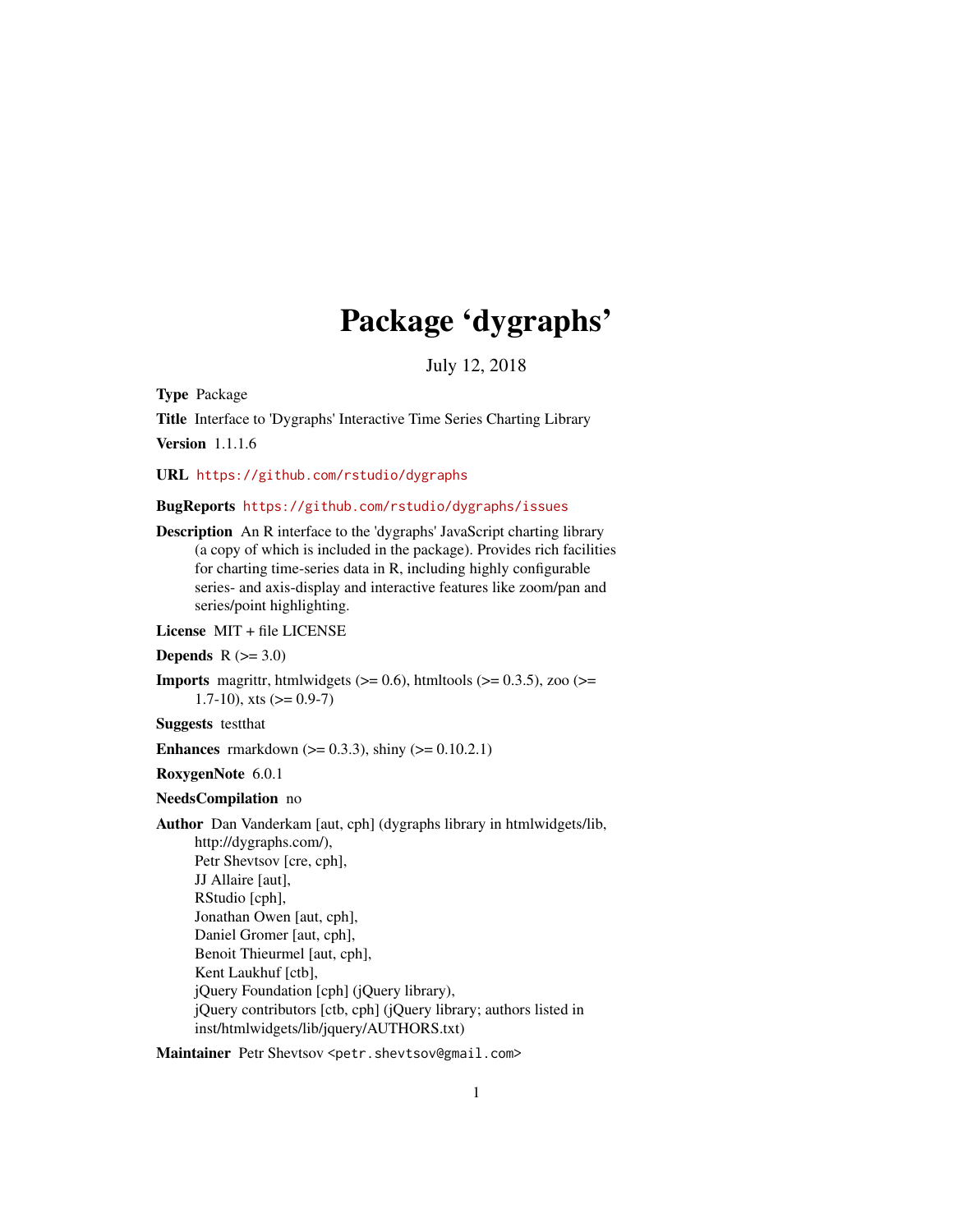<span id="page-1-0"></span>Repository CRAN Date/Publication 2018-07-11 22:00:03 UTC

# R topics documented:

|       | $\overline{2}$                                                                                                                                               |
|-------|--------------------------------------------------------------------------------------------------------------------------------------------------------------|
|       | $\overline{4}$                                                                                                                                               |
|       | 6                                                                                                                                                            |
|       | $\tau$                                                                                                                                                       |
|       | <b>10</b>                                                                                                                                                    |
|       | 11                                                                                                                                                           |
|       | 12                                                                                                                                                           |
|       | 12                                                                                                                                                           |
|       | 13                                                                                                                                                           |
|       | 14                                                                                                                                                           |
|       | 15                                                                                                                                                           |
|       | 15                                                                                                                                                           |
|       | 16                                                                                                                                                           |
|       | 18                                                                                                                                                           |
|       | 19                                                                                                                                                           |
|       | 20                                                                                                                                                           |
|       | 21<br>$\text{dyOptions} \dots \dots \dots \dots \dots \dots \dots \dots \dots \dots \dots \dots \dots \dots \dots \dots \dots \dots$                         |
|       | 25                                                                                                                                                           |
|       | 25                                                                                                                                                           |
|       | 26<br>$dyRangeSelect$ $\ldots$ $\ldots$ $\ldots$ $\ldots$ $\ldots$ $\ldots$ $\ldots$ $\ldots$ $\ldots$ $\ldots$ $\ldots$ $\ldots$ $\ldots$ $\ldots$ $\ldots$ |
|       | 27                                                                                                                                                           |
|       | 28                                                                                                                                                           |
|       | 29                                                                                                                                                           |
|       | 30                                                                                                                                                           |
|       | 31                                                                                                                                                           |
|       | 32                                                                                                                                                           |
|       | 33<br>$dyUnzoom \dots \dots \dots \dots \dots \dots \dots \dots \dots \dots \dots \dots \dots \dots \dots \dots \dots \dots$                                 |
| Index | 34                                                                                                                                                           |

dyAnnotation *Annotation for dygraph chart*

# Description

Define a text annotation for a data-point on a dygraph chart.

# Usage

```
dyAnnotation(dygraph, x, text, tooltip = NULL, width = NULL,
 height = NULL, cssClass = NULL, tickHeight = NULL,
 attachAtBottom = FALSE, clickHandler = NULL, mouseOverHandler = NULL,
 mouseOutHandler = NULL, dblClickHandler = NULL, series = NULL)
```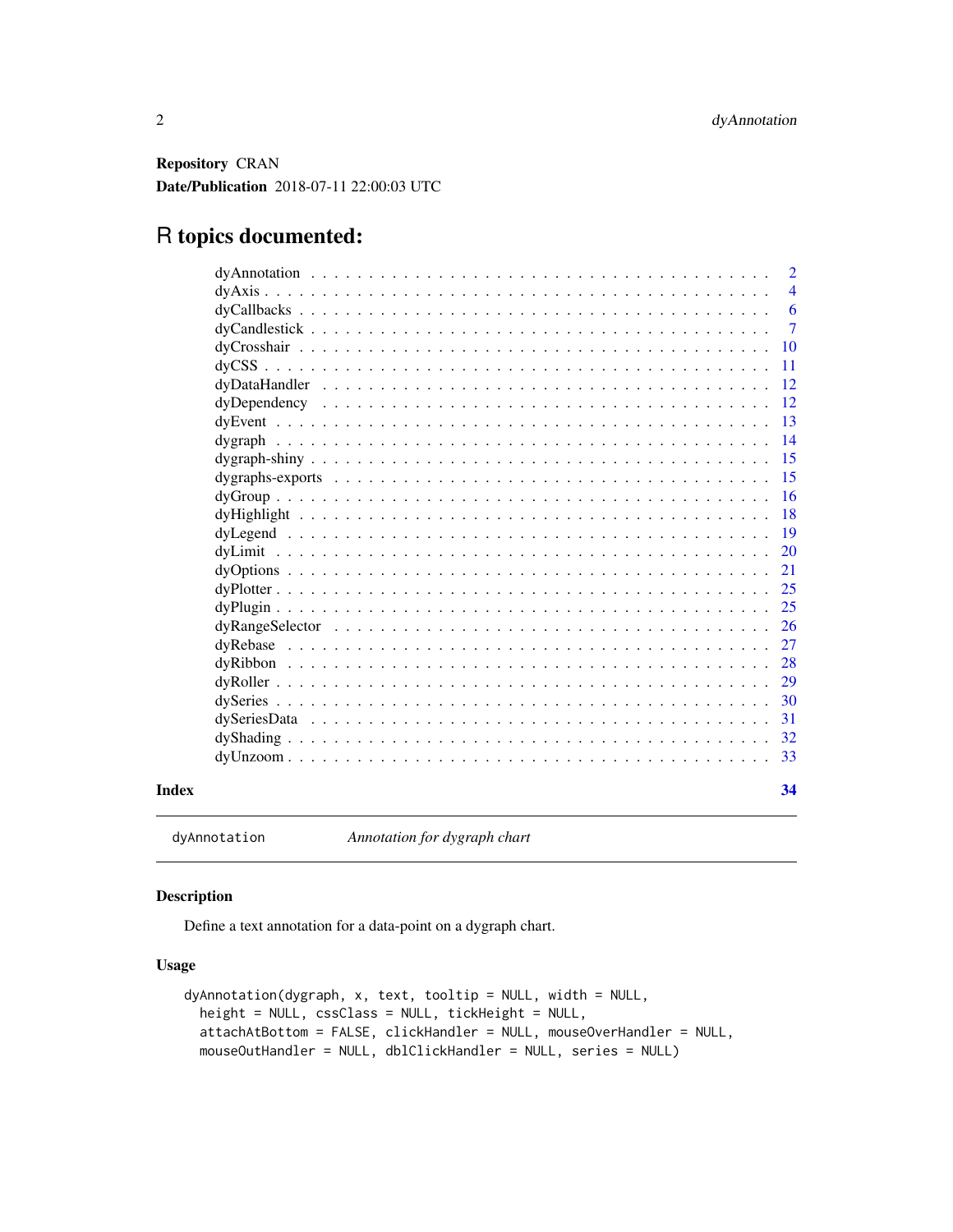# <span id="page-2-0"></span>dyAnnotation 3

#### Arguments

| dygraph          | Dygraph to add an annotation to                                                                                                                      |  |
|------------------|------------------------------------------------------------------------------------------------------------------------------------------------------|--|
| X                | Either numeric or date value indicating where to place the annotation. For date<br>value, this should be of class POSIXct or convertible to POSIXct. |  |
| text             | Text to overlay on the chart at the location of x                                                                                                    |  |
| tooltip          | Additional tooltip text to display on mouse hover                                                                                                    |  |
| width            | Width (in pixels) of the annotation flag.                                                                                                            |  |
| height           | Height (in pixels) of the annotation flag.                                                                                                           |  |
| cssClass         | CSS class to use for styling the annotation.                                                                                                         |  |
| tickHeight       | Height of the tick mark (in pixels) connecting the point to its flag or icon.                                                                        |  |
|                  | attachAtBottom If true, attach annotations to the x-axis, rather than to actual points.                                                              |  |
| clickHandler     | JavaScript function to call when an annotation is clicked.                                                                                           |  |
| mouseOverHandler |                                                                                                                                                      |  |
|                  | JavaScript function to call when the mouse hovers over an annotation.                                                                                |  |
| mouseOutHandler  |                                                                                                                                                      |  |
|                  | JavaScript function to call when the mouse exits an annotation.                                                                                      |  |
| dblClickHandler  |                                                                                                                                                      |  |
|                  | JavaScript function to call when an annotation is double clicked.                                                                                    |  |
| series           | Series to attach the annotation to. By default, the last series defined using<br>dySeries.                                                           |  |

#### Value

Dygraph with specified annotation

#### Note

Annotations are bound to specific series in the input data. If you have only one series or if you define annotations immediately after a call to [dySeries](#page-29-1) then you need not specify the series explicitly. Otherwise, you should use the series parameter to indicate which series the annotation should be bound to.

Annotation event handlers can also specified globally (see [dyCallbacks](#page-5-1)).

See the [online documentation](https://rstudio.github.io/dygraphs/gallery-annotations.html) for additional details and examples.

# Examples

```
library(dygraphs)
```

```
dygraph(presidents, main = "Presidential Approval") %>%
 dyAxis('y'', valueRange = c(0, 100)) %dyAnnotation("1950-7-1", text = "A", tooltip = "Korea") %>%
  dyAnnotation("1965-1-1", text = "B", tooltip = "Vietnam")
```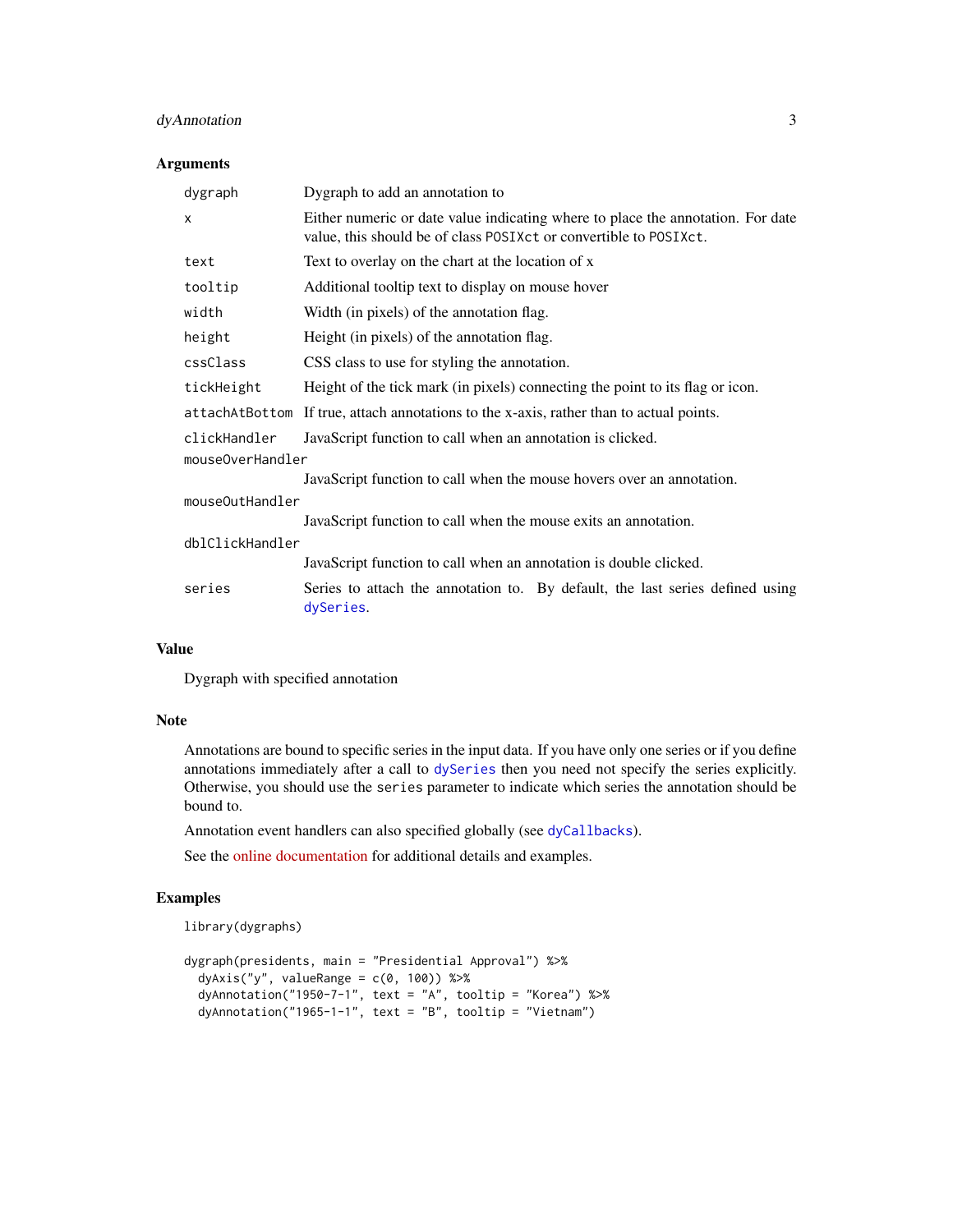<span id="page-3-0"></span>

Define options for an axis on a dygraph plot. Note that options will use the default global setting (as determined by [dyOptions](#page-20-1)) when not specified explicitly.

# Usage

```
dyAxis(dygraph, name, label = NULL, valueRange = NULL, logscale = NULL,
  ticker = NULL, rangePad = NULL, labelWidth = NULL, labelHeight = NULL,
  axisHeight = NULL, axisLineColor = NULL, axisLineWidth = NULL,
 pixelsPerLabel = NULL, axisLabelColor = NULL, axisLabelFontSize = NULL,
  axisLabelWidth = NULL, axisLabelFormatter = NULL, valueFormatter = NULL,
  drawGrid = NULL, gridLineColor = NULL, gridLineWidth = NULL,
  independentTicks = NULL)
```

| dygraph     | Dygraph to add an axis definition to                                                                                                                                                                                                                                                                                                                                                                           |
|-------------|----------------------------------------------------------------------------------------------------------------------------------------------------------------------------------------------------------------------------------------------------------------------------------------------------------------------------------------------------------------------------------------------------------------|
| name        | Axis name $('x', 'y', or 'y2')$                                                                                                                                                                                                                                                                                                                                                                                |
| label       | Label to display for axis (defaults to none).                                                                                                                                                                                                                                                                                                                                                                  |
| valueRange  | Explicitly set the vertical range of the graph to $c(1ow, high)$ . This may be set<br>on a per-axis basis to define each y-axis separately. If either limit is unspecified,<br>it will be calculated automatically (e.g. c(NULL, 30) to automatically calculate<br>just the lower bound).                                                                                                                      |
| logscale    | When set for the y-axis or x-axis, the graph shows that axis in log scale. Any<br>values less than or equal to zero are not displayed. Showing log scale with<br>ranges that go below zero will result in an unviewable graph. Not compatible<br>with showZero. connectSeparatedPoints is ignored. This is ignored for date-<br>based x-axes.                                                                  |
| ticker      | This lets you specify an arbitrary JavaScript function to generate tick marks<br>on an axis. The tick marks are an array of (value, label) pairs. The built-in<br>functions go to great lengths to choose good tick marks so, if you set this option,<br>you'll most likely want to call one of them and modify the result. See dygraph-<br>tickers.js and the dygraphs documentation for additional details). |
| rangePad    | Add the specified amount of extra space (in pixels) around the value range to<br>ensure points at the edges remain visible.                                                                                                                                                                                                                                                                                    |
| labelWidth  | Width of the div which contains the y-axis label. Since the y-axis label appears<br>rotated 90 degrees, this actually affects the height of its div.                                                                                                                                                                                                                                                           |
| labelHeight | Height of the x-axis label, in pixels. This also controls the default font size of<br>the x-axis label. If you style the label on your own, this controls how much<br>space is set aside below the chart for the x-axis label's div.                                                                                                                                                                           |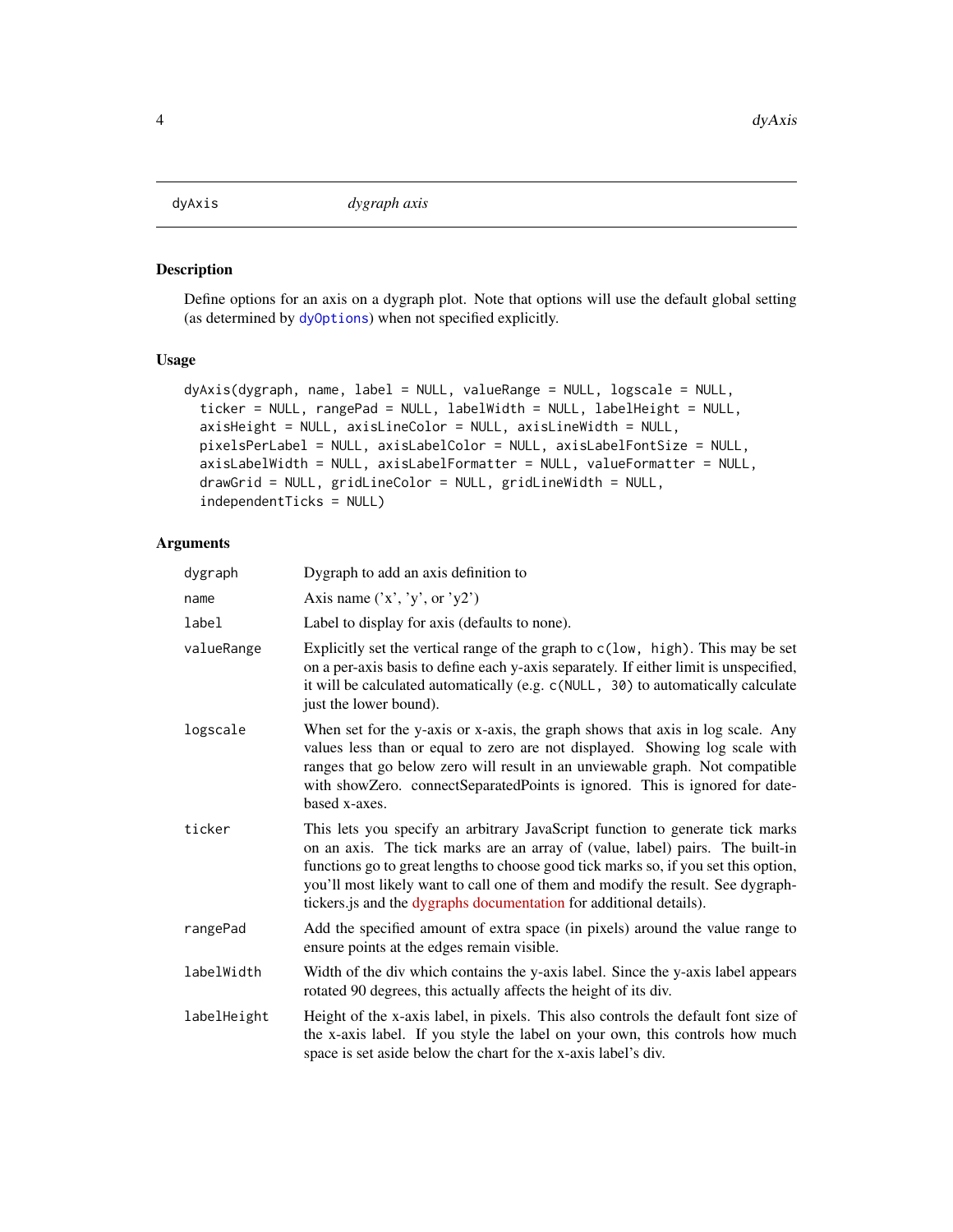#### $dyAxis$  5

| axisHeight        | Height, in pixels, of the x-axis. If not set explicitly, this is computed based on<br>axisLabelFontSize and axisTickSize.                                                                                                                                                                                                                                                                                                                                                                                                                                                               |  |  |
|-------------------|-----------------------------------------------------------------------------------------------------------------------------------------------------------------------------------------------------------------------------------------------------------------------------------------------------------------------------------------------------------------------------------------------------------------------------------------------------------------------------------------------------------------------------------------------------------------------------------------|--|--|
| axisLineColor     | Color of the x- and y-axis lines. Accepts any value which the HTML canvas<br>strokeStyle attribute understands, e.g. 'black' or 'rgb(0, 100, 255)'.                                                                                                                                                                                                                                                                                                                                                                                                                                     |  |  |
| axisLineWidth     | Thickness (in pixels) of the x- and y-axis lines.                                                                                                                                                                                                                                                                                                                                                                                                                                                                                                                                       |  |  |
| pixelsPerLabel    | Number of pixels to require between each x- and y-label. Larger values will<br>yield a sparser axis with fewer ticks. Defaults to 50 (x-axis) or 30 (y-axes).                                                                                                                                                                                                                                                                                                                                                                                                                           |  |  |
|                   | axisLabelColor Color for x- and y-axis labels. This is a CSS color string. This may also be set<br>globally using dy0ptions.                                                                                                                                                                                                                                                                                                                                                                                                                                                            |  |  |
| axisLabelFontSize |                                                                                                                                                                                                                                                                                                                                                                                                                                                                                                                                                                                         |  |  |
|                   | Size of the font (in pixels) to use in the axis labels, both x- and y-axis. This may<br>also be set globally using dy0ptions.                                                                                                                                                                                                                                                                                                                                                                                                                                                           |  |  |
|                   | axisLabelWidth Width, in pixels, of the axis labels                                                                                                                                                                                                                                                                                                                                                                                                                                                                                                                                     |  |  |
|                   | axisLabelFormatter                                                                                                                                                                                                                                                                                                                                                                                                                                                                                                                                                                      |  |  |
|                   | JavaScript function to call to format the tick values that appear along an axis<br>(see the dygraphs documentation for additional details).                                                                                                                                                                                                                                                                                                                                                                                                                                             |  |  |
| valueFormatter    | JavaScript function to call to provide a custom display format for the values<br>displayed on mouseover (see the dygraphs documentation for additional details).                                                                                                                                                                                                                                                                                                                                                                                                                        |  |  |
| drawGrid          | Whether to display grid lines in the chart.                                                                                                                                                                                                                                                                                                                                                                                                                                                                                                                                             |  |  |
| gridLineColor     | The color of the grid lines.                                                                                                                                                                                                                                                                                                                                                                                                                                                                                                                                                            |  |  |
| gridLineWidth     | Thickness (in pixels) of the grid lines drawn under the chart.                                                                                                                                                                                                                                                                                                                                                                                                                                                                                                                          |  |  |
| independentTicks  |                                                                                                                                                                                                                                                                                                                                                                                                                                                                                                                                                                                         |  |  |
|                   | Only valid for y and y2, has no effect on x: This option defines whether the y<br>axes should align their ticks or if they should be independent. Possible combi-<br>nations: 1.) y=true, y2=false (default): y is the primary axis and the y2 ticks<br>are aligned to the the ones of y. (only 1 grid) 2.) y=false, $y2$ =true: $y2$ is the<br>primary axis and the y ticks are aligned to the the ones of $y2$ . (only 1 grid) 3.)<br>y=true, y2=true: Both axis are independent and have their own ticks. (2 grids)<br>4.) y=false, y2=false: Invalid configuration causes an error. |  |  |

#### Value

Axis options

# Note

See the [online documentation](https://rstudio.github.io/dygraphs/gallery-axis-options.html) for additional details and examples.

# Examples

```
library(dygraphs)
```

```
dygraph(nhtemp, main = "New Haven Temperatures") %>%
 dyAxis("y", label = "Temp (F)", valueRange = c(40, 60)) %>%
 dyOptions(axisLineWidth = 1.5, fillGraph = TRUE, drawGrid = FALSE)
```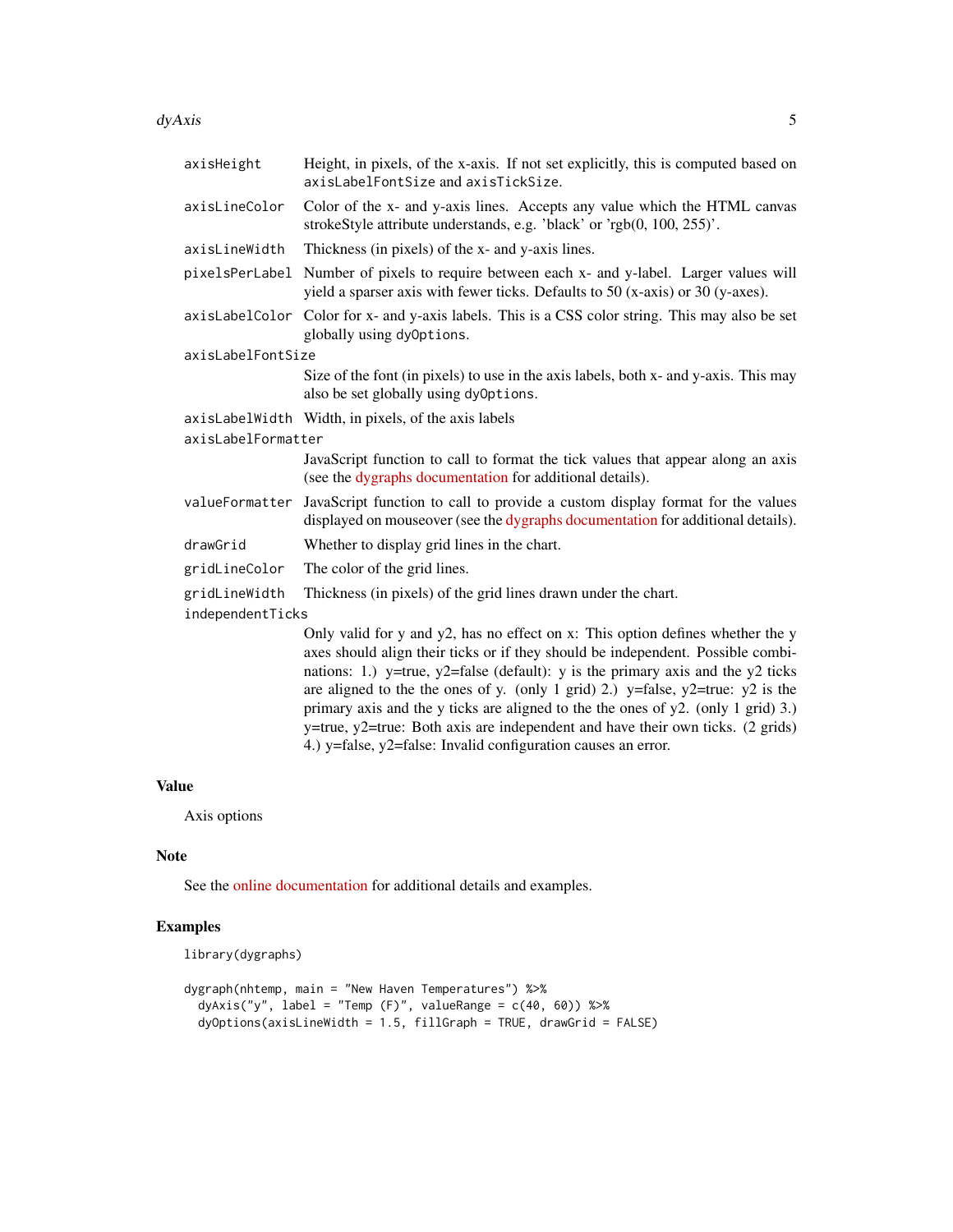<span id="page-5-1"></span><span id="page-5-0"></span>

Set JavaScript callbacks for various dygraph events. See the [dygraph options](http://dygraphs.com/options.html) reference for additional details on the signature of each callback.

# Usage

```
dyCallbacks(dygraph, clickCallback = NULL, drawCallback = NULL,
  highlightCallback = NULL, pointClickCallback = NULL,
 underlayCallback = NULL, unhighlightCallback = NULL,
  zoomCallback = NULL, drawHighlightPointCallback = NULL,
  drawPointCallback = NULL, annotationClickHandler = NULL,
  annotationMouseOverHandler = NULL, annotationMouseOutHandler = NULL,
  annotationDblClickHandler = NULL)
```

| dygraph                    | Dygraph to add callbacks to                                                                                                                                                             |
|----------------------------|-----------------------------------------------------------------------------------------------------------------------------------------------------------------------------------------|
| clickCallback              | A function to call when the canvas is clicked.                                                                                                                                          |
| drawCallback               | When set, this callback gets called every time the dygraph is drawn. This in-<br>cludes the initial draw, after zooming and repeatedly while panning.                                   |
| highlightCallback          |                                                                                                                                                                                         |
|                            | When set, this callback gets called every time a new point is highlighted.                                                                                                              |
| pointClickCallback         |                                                                                                                                                                                         |
|                            | A function to call when a data point is clicked, and the point that was clicked.                                                                                                        |
| underlayCallback           |                                                                                                                                                                                         |
|                            | When set, this callback gets called before the chart is drawn.                                                                                                                          |
| unhighlightCallback        |                                                                                                                                                                                         |
|                            | When set, this callback gets called every time the user stops highlighting any<br>point by mousing out of the graph.                                                                    |
| zoomCallback               | A function to call when the zoom window is changed (either by zooming in or<br>out).                                                                                                    |
| drawHighlightPointCallback |                                                                                                                                                                                         |
|                            | Draw a custom item when a point is highlighted. Default is a small dot match-<br>ing the series color. This method should constrain drawing to within pointSize<br>pixels from (cx, cy) |
| drawPointCallback          |                                                                                                                                                                                         |
|                            | Draw a custom item when drawPoints is enabled. Default is a small dot match-<br>ing the series color. This method should constrain drawing to within pointSize<br>pixels from (cx, cy). |
|                            |                                                                                                                                                                                         |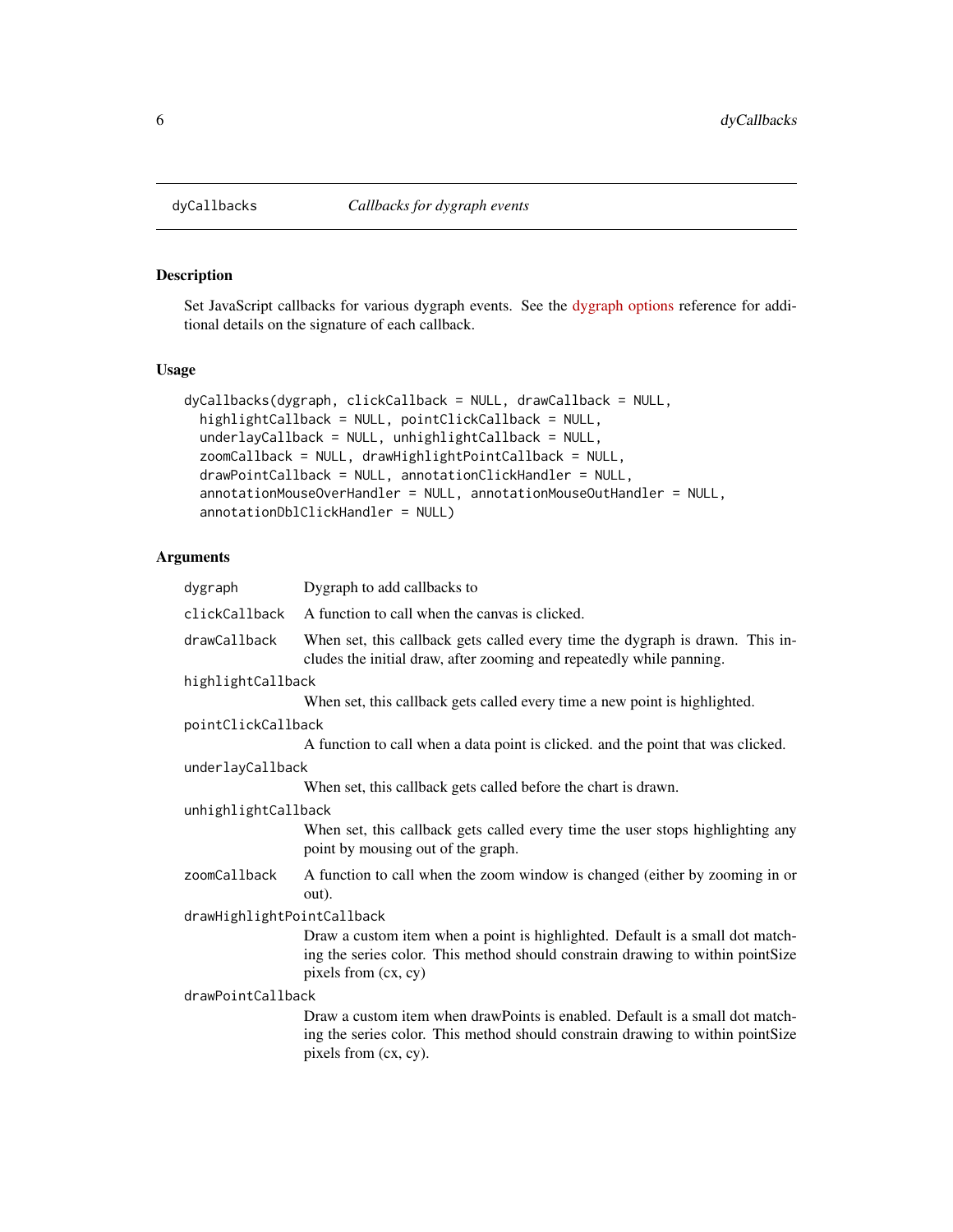# <span id="page-6-0"></span>dyCandlestick 7

annotationClickHandler

JavaScript function to call when an annotation is clicked. This can also be specified on a per-annotation basis.

#### annotationMouseOverHandler

JavaScript function to call when the mouse hovers over an annotation. This can also be specified on a per-annotation basis.

# annotationMouseOutHandler

JavaScript function to call when the mouse exits an annotation. This can also be specified on a per-annotation basis.

```
annotationDblClickHandler
```
JavaScript function to call when an annotation is double clicked. This can also be specified on a per-annotation basis.

#### Value

Dygraph with callbacks

| dvCandlestick | Employ a dygraph plotter on a series, a group of series, or the whole |
|---------------|-----------------------------------------------------------------------|
|               | dygraph                                                               |

# Description

Plotters provide variuos ways to customize how your data appears on the dygraph. Series-based plotters allow users to mix-and-match different plotters on a per-series or (with dyGroup) a pergroup basis. See [dyPlotter](#page-24-1) for additional detail.

#### Usage

```
dyCandlestick(dygraph, compress = FALSE)
dyBarChart(dygraph)
```
dyStackedBarChart(dygraph)

dyMultiColumn(dygraph)

```
dyBarSeries(dygraph, name, ...)
```
dyStemSeries(dygraph, name, ...)

dyShadow(dygraph, name, ...)

dyFilledLine(dygraph, name, ...)

dyErrorFill(dygraph, name, ...)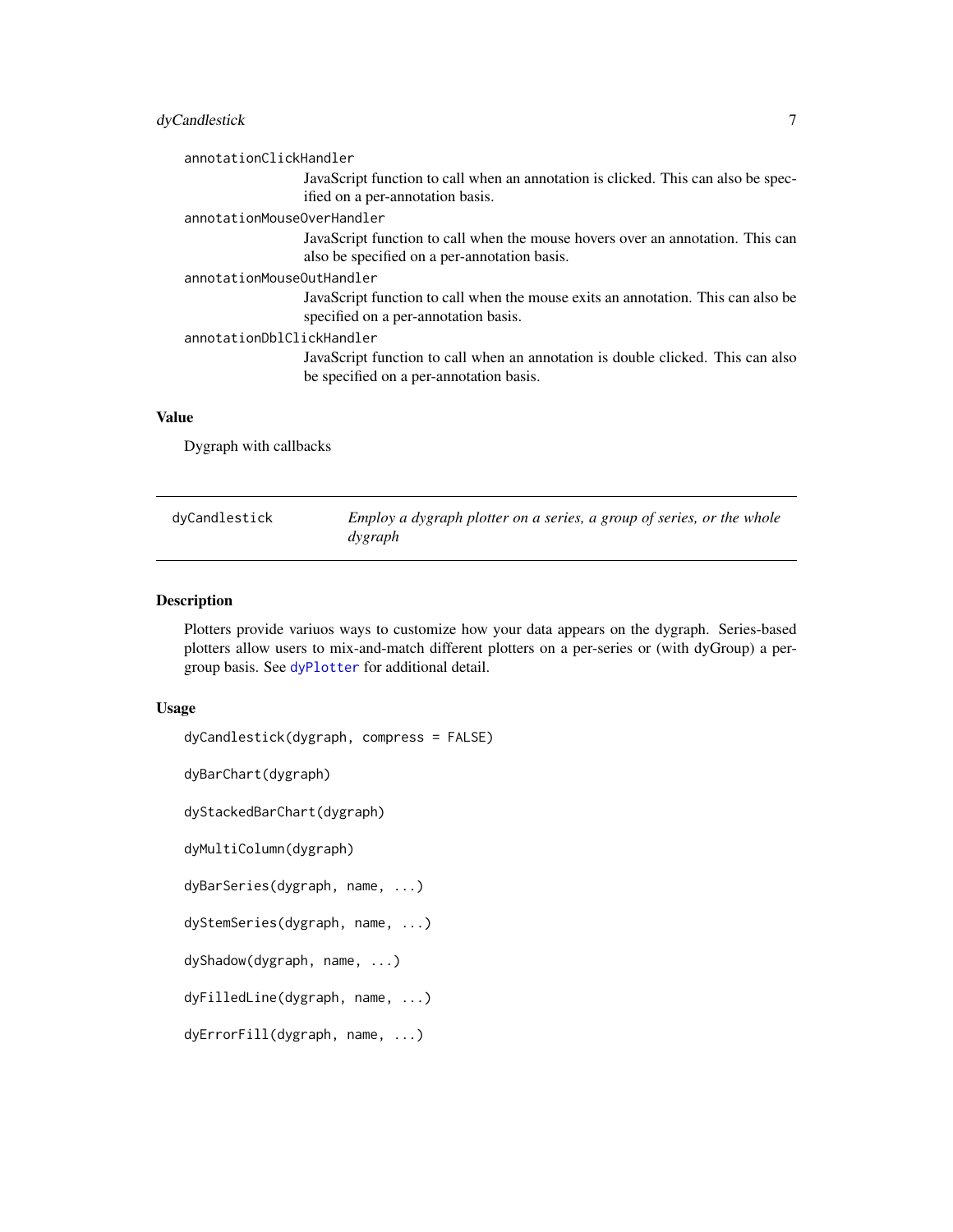```
dyMultiColumnGroup(dygraph, name, ...)
dyCandlestickGroup(dygraph, name, ...)
dyStackedBarGroup(dygraph, name, ...)
dyStackedLineGroup(dygraph, name, ...)
dyStackedRibbonGroup(dygraph, name, ...)
```
#### Arguments

| dygraph                 | Dygraph to add plotter to                                                                                                                                |
|-------------------------|----------------------------------------------------------------------------------------------------------------------------------------------------------|
| compress                | (For dyCandlestick) If true, compress data yearly, quarterly, monthly, weekly or<br>daily according to overall amount of bars and/or current zoom level. |
| name                    | name - or chraneter vector of names - of (the) series within the data set                                                                                |
| $\cdot$ $\cdot$ $\cdot$ | additional options to pass to dySeries                                                                                                                   |

# Value

A dygraph with the specified plotter(s) employed.

#### Available plotters

Currently the dygraphs package provides the following plotters:

- dyBarChart() Draws a bar plot rather than a line plot. If the provided dygraph features more than one series, dyBarChart will call dyMultiColumn instead.
- dyStackedBarChart() Draws a bar chart stacking all the underlying series.
- dyMultiColumn() Draws multiple column bar chart.
- dyBarSeries() Draws a single set of bars for just the provided series.
- dyStemSeries() Draws a single set of stems for just the provided series.
- dyShadow() An extraction of the \_fillplotter from dygraph-combined-dev.js, drawing the filled area without the line.
- dyFilledLIne() An extraction of the \_fillplotter and \_lineplotter combo from dygraph-combineddev.js. dyFilledLine allows users to fill only a single series.
- dyMultiColumnGroup() The multicolumn plotter, but on a subset of the series, leaving the others for other plotters.

dyCandlestick() Draw a candlestick chart.

dyCandleStickGroup() Employed on the provided series, but still plotting the others.

dyStackerBarGroup() Return the data group as stacked bars

dyStackerRibbonGroup() Return the data group as stacked ribbons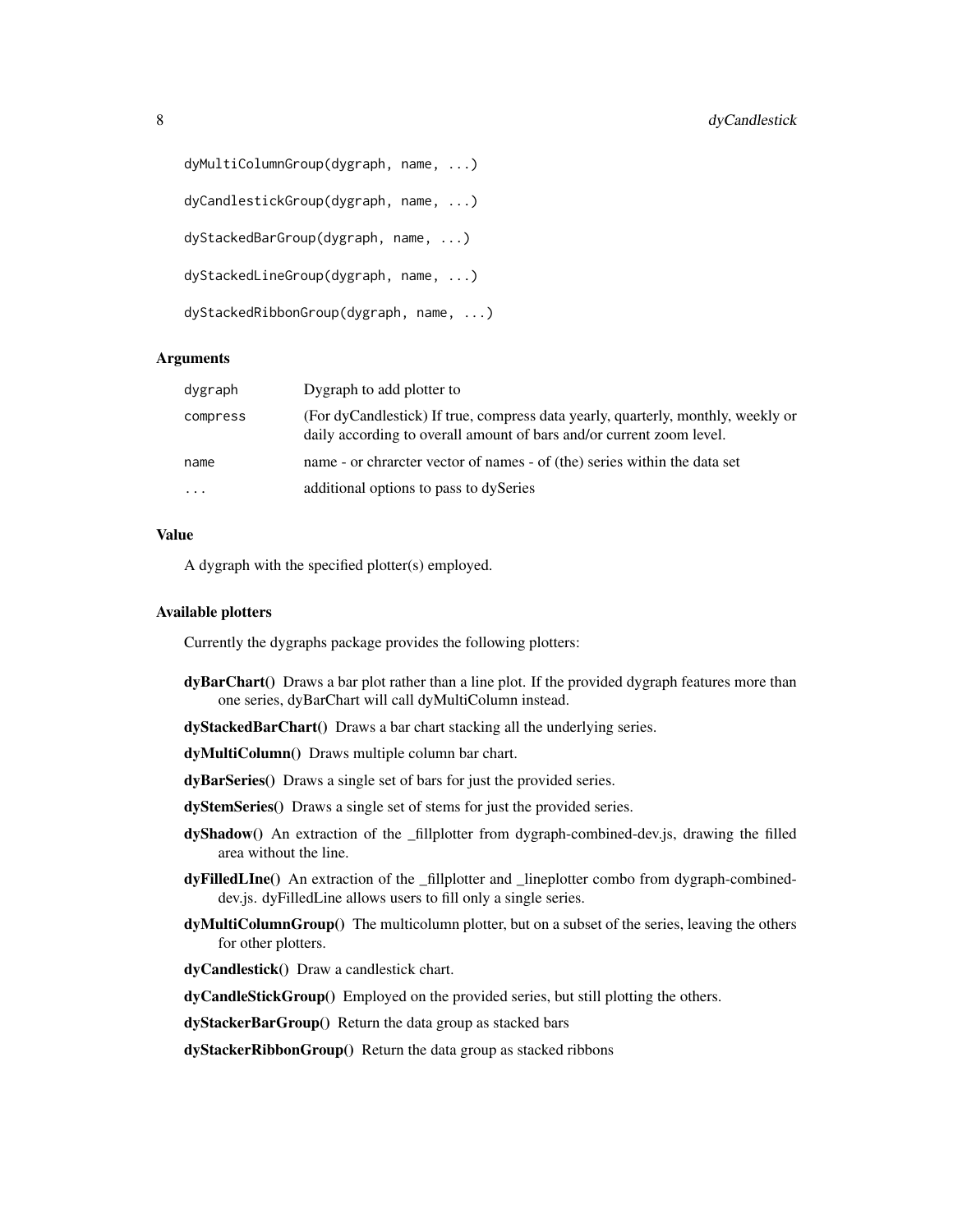#### dyCandlestick 9

#### Examples

## The following two examples will results in the same dygraph:

```
dygraph(mdeaths) %>%
 dyBarChart()
lungDeaths <- cbind(mdeaths, fdeaths)
dygraph(lungDeaths) %>%
 dyMultiColumn()
## Per-series plotters:
lungDeaths <- cbind(mdeaths, fdeaths)
dygraph(lungDeaths) %>%
 dyBarSeries('fdeaths')
lungDeaths <- cbind(mdeaths, fdeaths)
dygraph(lungDeaths) %>%
 dyStemSeries('fdeaths')
lungDeaths <- cbind(mdeaths, fdeaths)
dygraph(lungDeaths) %>%
 dyShadow('fdeaths')
lungDeaths <- cbind(mdeaths, fdeaths)
dygraph(lungDeaths) %>%
 dyFilledLine('fdeaths')
## A bunch of different plotters together:
lungDeaths <- cbind(fdeaths, mdeaths, ldeaths, foo = fdeaths/2, bar = fdeaths/3)
dygraph(lungDeaths) %>%
 dyRangeSelector() %>%
 dyBarSeries('bar') %>%
 dyStemSeries('mdeaths') %>%
 dyShadow('foo') %>%
 dyFilledLine('fdeaths')
## Group-based plotters:
## Candlestick plotters:
library(xts)
data(sample_matrix)
library(dygraphs)
dygraph(sample_matrix) %>%
 dyCandlestick()
sample<-data.frame(sample_matrix)
sample_2<-sample*2
```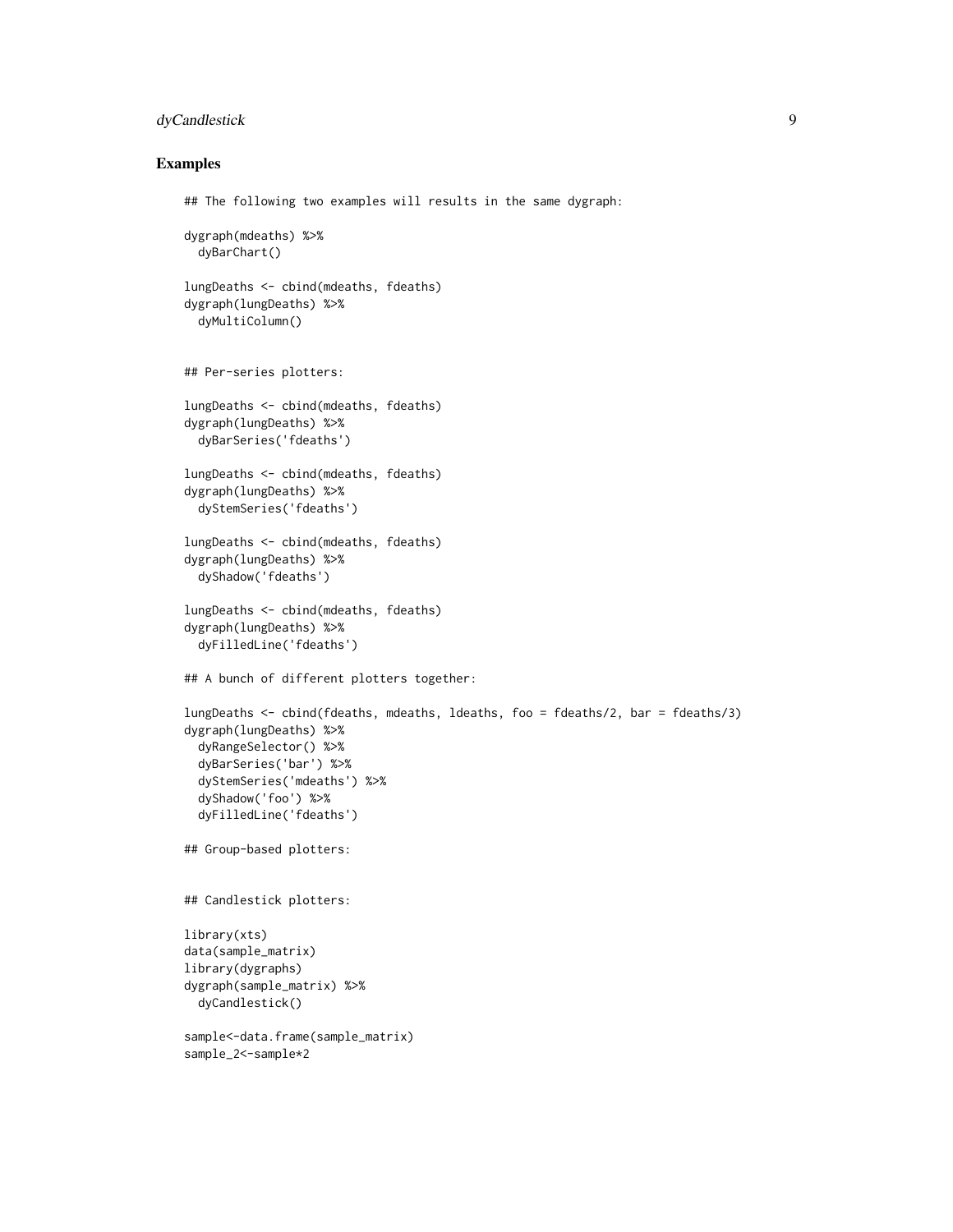```
names(sample_2)<-c('O', 'H', 'L', 'C')
sample<-cbind(sample, sample_2)
dygraph(sample) %>%
 dyOptions(stackedGraph = TRUE) %>%
 dyCandlestickGroup(c('Open', 'High', 'Low', 'Close')) %>%
 dyCandlestickGroup(c('O', 'H', 'L', 'C'))
## Stacked Bar and Ribbon Graphs:
dygraph(lungDeaths) %>%
 dySeries('mdeaths', axis = 'y2') %>%
 dyAxis('y', valueRange = c(-100, 1000)) %>%
 dyStackedBarGroup(c('ldeaths', 'fdeaths'))
lungDeaths <- cbind(ldeaths, fdeaths, mdeaths,
                    additive = rep.int(200, length(ldeaths)),
                    line = rep.int(3000, length(ldeaths)))
dygraph(lungDeaths) %>%
 dySeries('line', strokePattern = 'dashed') %>%
 dySeries('ldeaths', stepPlot = TRUE) %>%
 dyStackedBarGroup(c('additive', 'mdeaths')) %>%
 dyStackedRibbonGroup(c('fdeaths', 'ldeaths'))
```

| dyCrosshair | The dyCrosshair plugin draws a crosshair line over the point closest   |
|-------------|------------------------------------------------------------------------|
|             | to the mouse when the user hovers over the graph. It has a "direction" |
|             | option which is provided in the R wrapper function and then forwarded  |
|             | to the plugin using the "options" argument to dyPlugin.                |

The dyCrosshair plugin draws a crosshair line over the point closest to the mouse when the user hovers over the graph. It has a "direction" option which is provided in the R wrapper function and then forwarded to the plugin using the "options" argument to dyPlugin.

#### Usage

```
dyCrosshair(dygraph, direction = c("both", "horizontal", "vertical"))
```
#### Arguments

| dygraph   | Dygraph to add plugin to                                                 |
|-----------|--------------------------------------------------------------------------|
| direction | Crosshair direction. Valid options are: "both", "horizontal", "vertical" |

# Value

Dygraph with Crosshair plugin enabled

<span id="page-9-0"></span>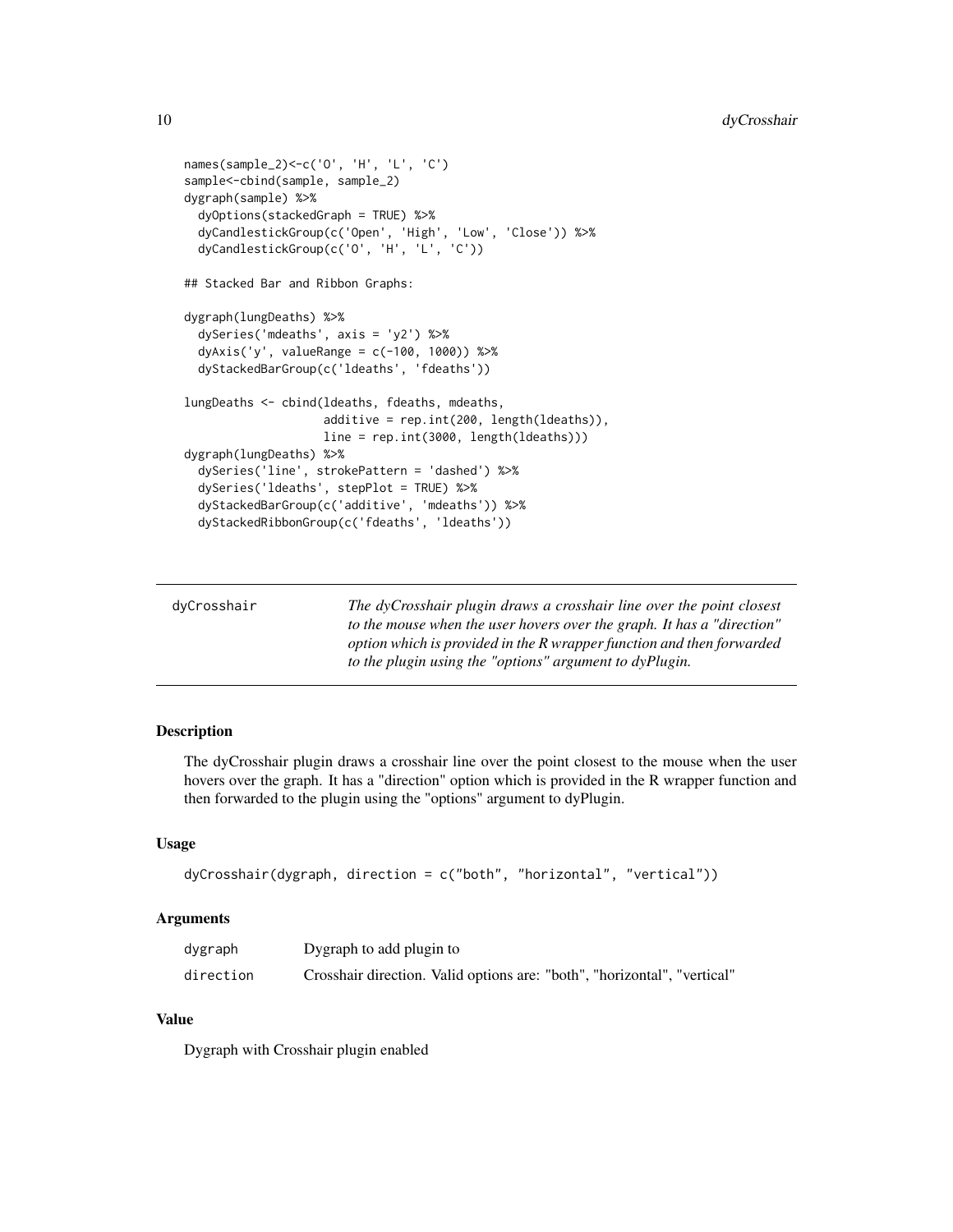#### <span id="page-10-0"></span> $\frac{dy}{CSS}$  11

# Examples

```
library(dygraphs)
dygraph(ldeaths) %>%
  dyRangeSelector() %>%
  dyCrosshair(direction = "vertical")
```
#### dyCSS *CSS for dygraph labels and legend*

# Description

Apply custom CSS to the text drawn within a dygraph. See the [CSS documentation](http://dygraphs.com/css.html) on the dygraphs website for additional details on which styles are available.

# Usage

dyCSS(dygraph, css)

# Arguments

| dygraph | Dygraph to add CSS styles to                                           |
|---------|------------------------------------------------------------------------|
| css     | Path to css file to be used for styling textual elements of the graph. |

# Value

dygraph with additional CSS styles

#### Note

See the [CSS Styling](https://rstudio.github.io/dygraphs/gallery-css-styling.html) article on the dygraphs for R website for additional details.

Note that CSS styles are global so will affect all dygraphs on a given web page. This also implies that for a page with multiple plots you only need to specify styles for the first one (alternatively you can just add them directly to the page by other means).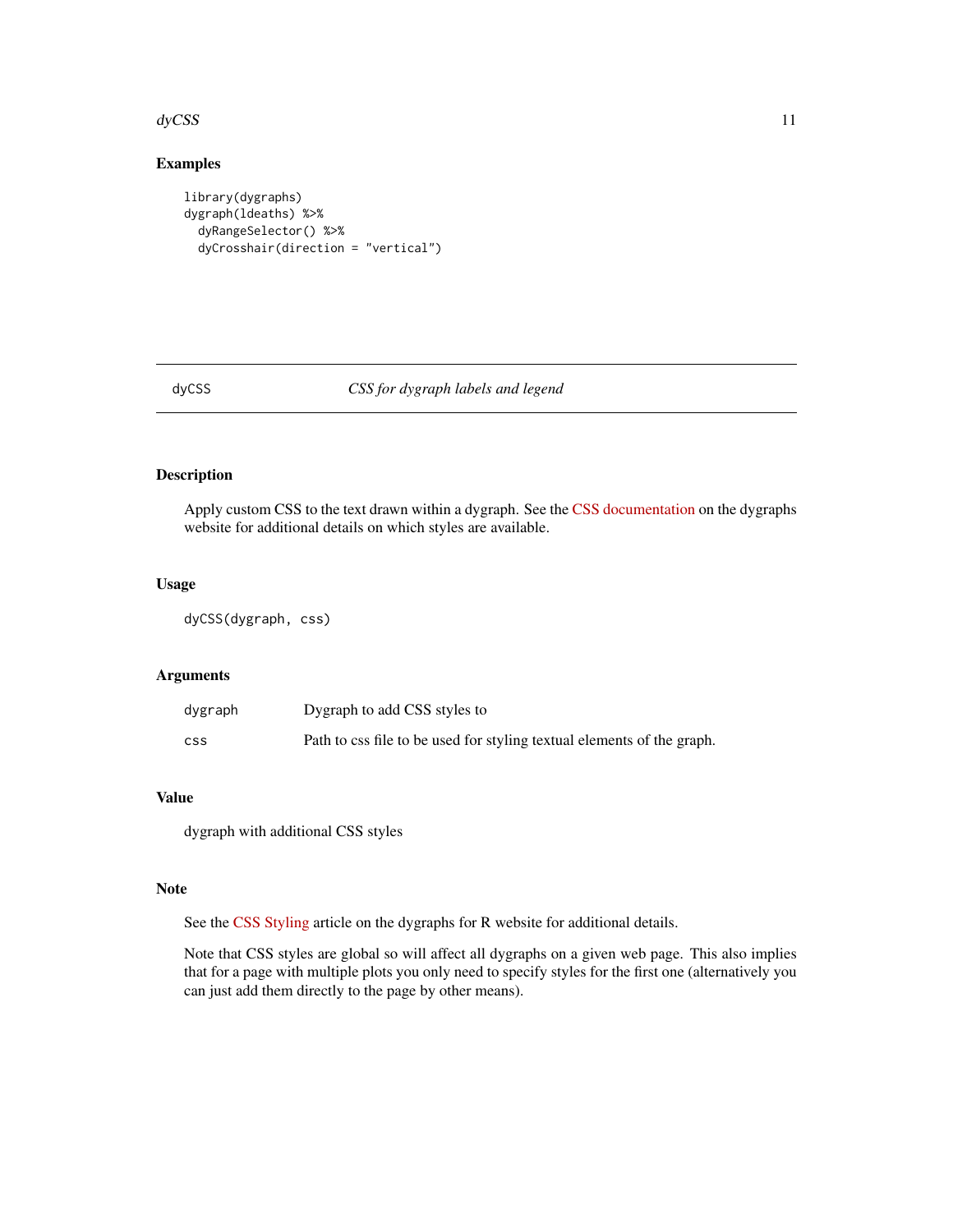<span id="page-11-0"></span>

Include a dygraph data handler

## Usage

dyDataHandler(dygraph, name, path, version = "1.0")

# Arguments

| dygraph | Dygraph to add data handler to                                                 |
|---------|--------------------------------------------------------------------------------|
| name    | Name of data handler                                                           |
| path    | Path to data handler JavaScript file                                           |
| version | Data handler version (e.g. version of package which provides the data handler) |

# Value

A dygraph with the specified data handler enabled.

| Add external assets as a dygraph dependency<br>dyDependency |  |
|-------------------------------------------------------------|--|
|-------------------------------------------------------------|--|

# Description

Add external assets as a dygraph dependency

# Usage

dyDependency(dygraph, dependency)

# Arguments

| dygraph    | Dygraph to add dependency to |
|------------|------------------------------|
| dependency | An HTML dependency           |

# Value

A dygraph with the specified dependency added.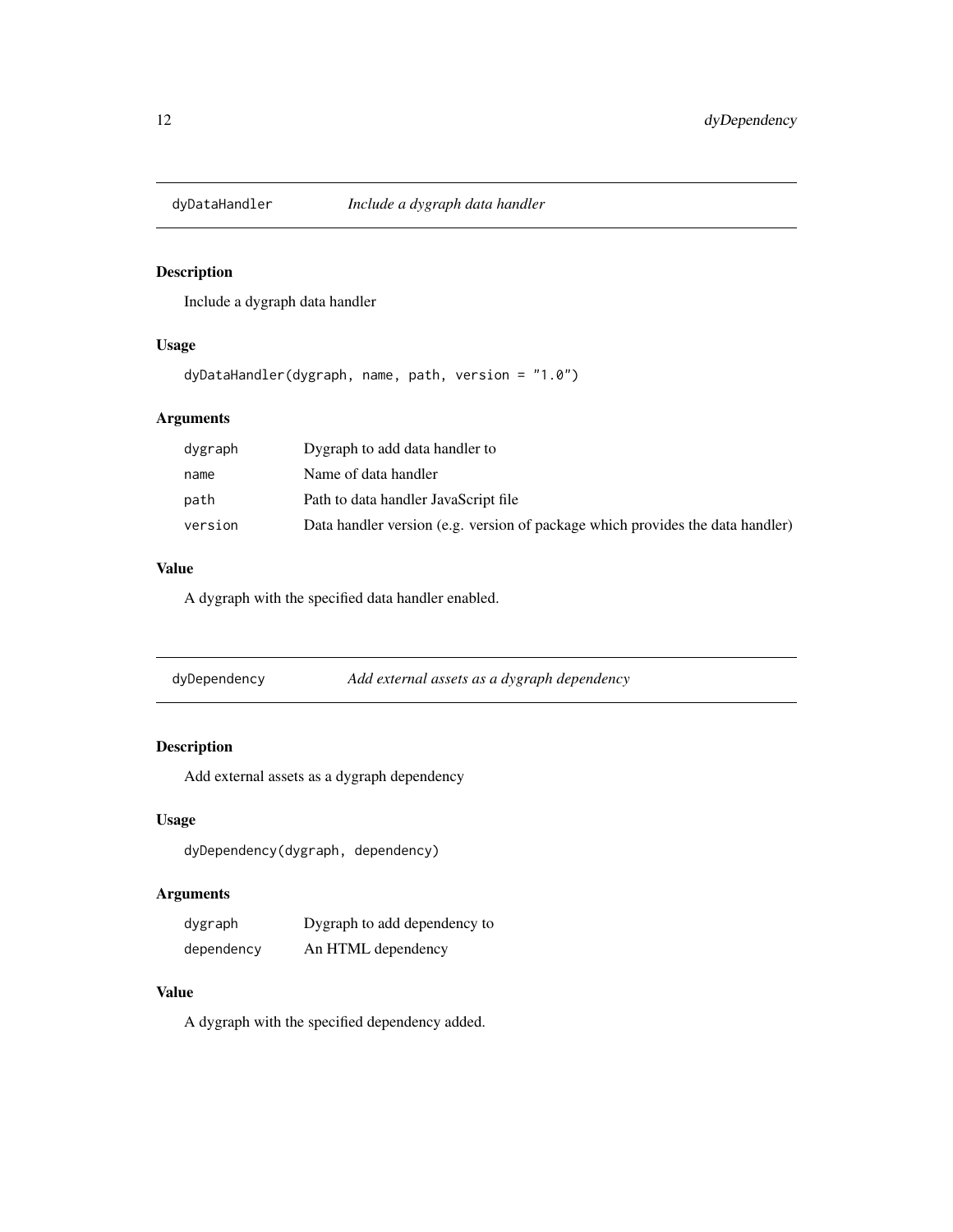<span id="page-12-0"></span>

Add a vertical event line to a dygraph

#### Usage

```
dyEvent(dygraph, x, label = NULL, labelLoc = c("top", "bottom"),
 color = "black", strokePattern = "dashed", date)
```
# Arguments

| dygraph       | Dygraph to add event line to                                                                                                                                                                               |
|---------------|------------------------------------------------------------------------------------------------------------------------------------------------------------------------------------------------------------|
| $\mathsf{x}$  | Either numeric or date/time for the event, depending on the format of the x-<br>axis of the dygraph. (For date/time must be a POSIXct object or another object<br>convertible to POSIXct via as . POSIXct) |
| label         | Label for event. Defaults to blank.                                                                                                                                                                        |
| labelLoc      | Location for label (top or bottom)                                                                                                                                                                         |
| color         | Color of event line. This can be of the form "#AABBCC" or " $rgb(255,100,200)$ "<br>or "yellow". Defaults to black.                                                                                        |
| strokePattern | A predefined stroke pattern type ("dotted", "dashed", "dotdash", or "solid") or a<br>custom pattern array where the even index is a draw and odd is a space in pixels.<br>Defaults to dashed.              |
| date          | (deprecated) See argument x.                                                                                                                                                                               |

# Value

A dygraph with the specified event line.

# Note

See the [online documentation](https://rstudio.github.io/dygraphs/gallery-event-lines.html) for additional details and examples.

#### Examples

library(dygraphs)

```
dygraph(presidents, main = "Presidential Approval") %>%
 dyAxis('y'', valueRange = c(0, 100)) %>%
 dyEvent("1950-6-30", "Korea", labelLoc = "bottom") %>%
 dyEvent("1965-2-09", "Vietnam", labelLoc = "bottom")
dygraph(presidents, main = "Presidential Approval") %>%
 dyAxis("y", valueRange = c(0, 100)) %>%
 dyEvent(c("1950-6-30", "1965-2-09"), c("Korea", "Vietnam"), labelLoc = "bottom")
```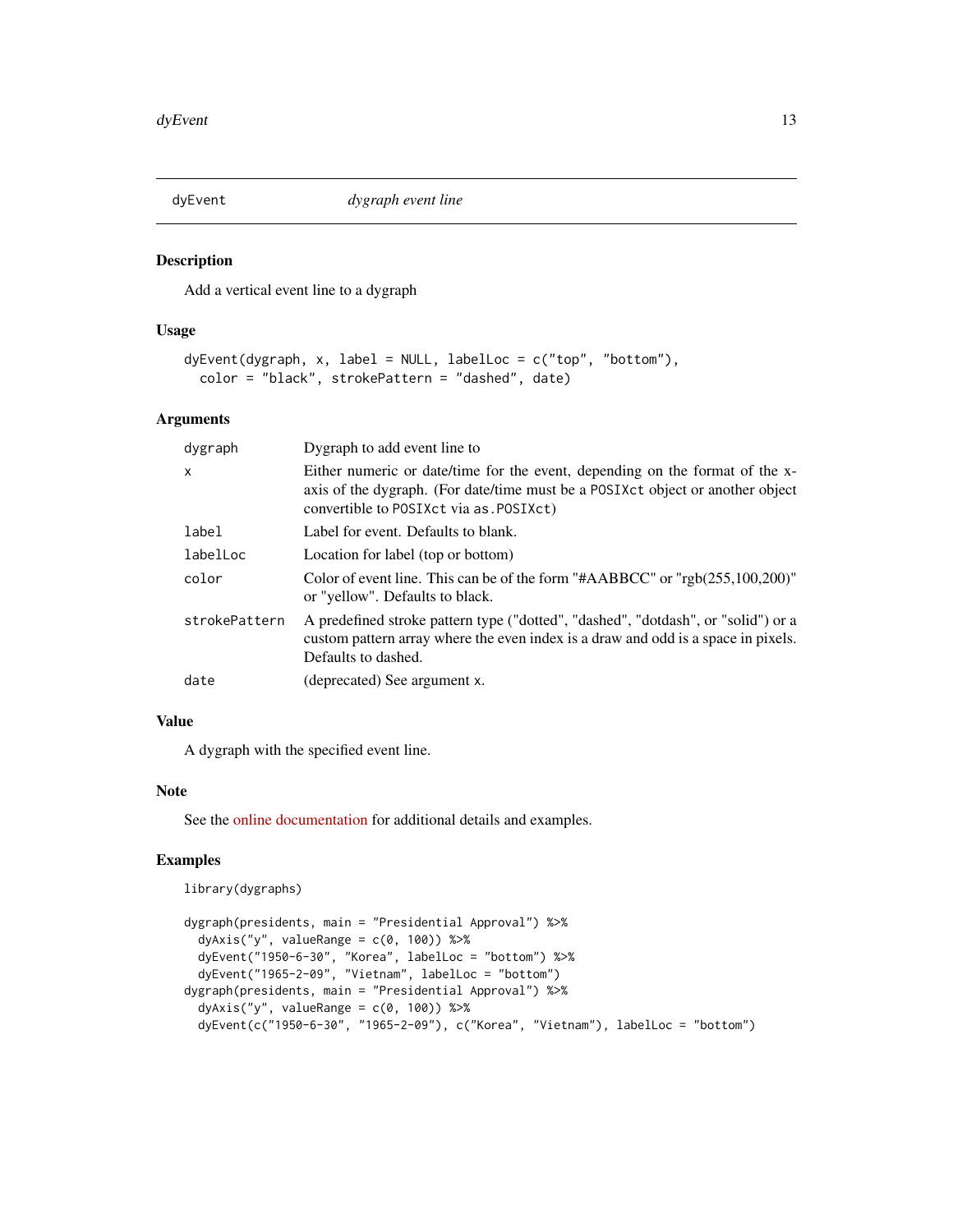<span id="page-13-0"></span>

R interface to interactive time series plotting using the [dygraphs](http://dygraphs.com) JavaScript library.

# Usage

```
dygraph(data, main = NULL, xlab = NULL, ylab = NULL, periodicity = NULL,
 group = NULL, elementId = NULL, width = NULL, height = NULL)
```
# Arguments

| data        | Either time series data or numeric data. For time series, this must be an xts<br>object or an object which is convertible to xts. For numeric data, this must be a<br>named list or data frame, where the first element/column provides x-axis values<br>and all subsequent elements/columns provide one or more series of y-values. |
|-------------|--------------------------------------------------------------------------------------------------------------------------------------------------------------------------------------------------------------------------------------------------------------------------------------------------------------------------------------|
| main        | Main plot title (optional)                                                                                                                                                                                                                                                                                                           |
| xlab        | X axis label                                                                                                                                                                                                                                                                                                                         |
| ylab        | Y axis label                                                                                                                                                                                                                                                                                                                         |
| periodicity | Periodicity of time series data (automatically detected via xts::periodicity if not<br>specified).                                                                                                                                                                                                                                   |
| group       | Group to associate this plot with. The x-axis zoom level of plots within a group<br>is automatically synchronized.                                                                                                                                                                                                                   |
| elementId   | Use an explicit element ID for the widget (rather than an automatically generated<br>one). Useful if you have other JavaScript that needs to explicitly discover and<br>interact with a specific widget instance.                                                                                                                    |
| width       | Width in pixels (optional, defaults to automatic sizing)                                                                                                                                                                                                                                                                             |
| height      | Height in pixels (optional, defaults to automatic sizing)                                                                                                                                                                                                                                                                            |
|             |                                                                                                                                                                                                                                                                                                                                      |

# Value

Interactive dygraph plot

#### Note

See the [online documentation](https://rstudio.github.io/dygraphs/) for additional details and examples.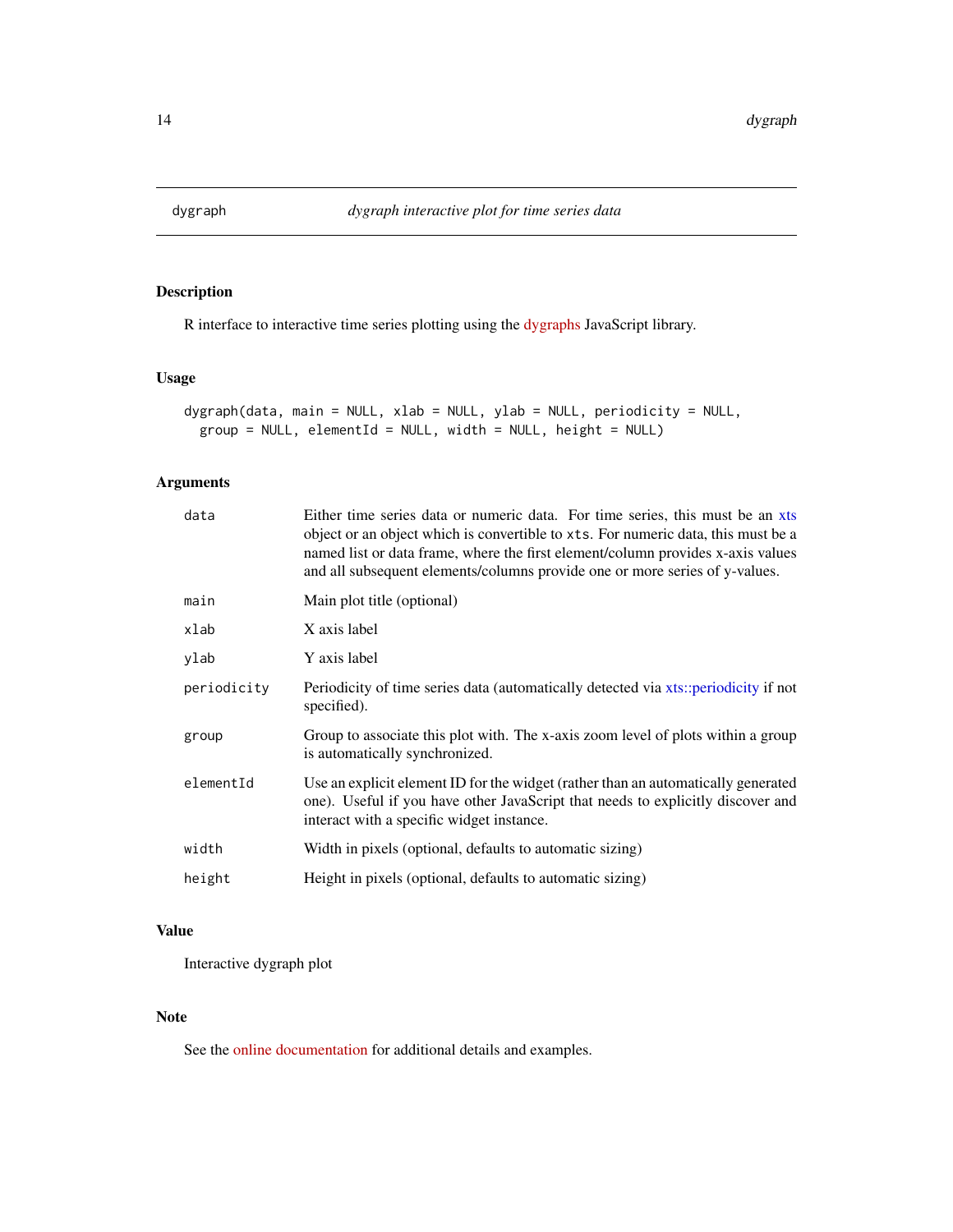# <span id="page-14-0"></span>dygraph-shiny 15

# Examples

```
library(dygraphs)
lungDeaths <- cbind(mdeaths, fdeaths)
dygraph(lungDeaths)
indoConc <- Indometh[Indometh$Subject == 1, c("time", "conc")]
dygraph(indoConc)
```
dygraph-shiny *Shiny bindings for dygraph*

# Description

Output and render functions for using dygraph within Shiny applications and interactive Rmd documents.

# Usage

```
dygraphOutput(outputId, width = "100%", height = "400px")
```
renderDygraph(expr, env = parent.frame(), quoted = FALSE)

# Arguments

| outputId      | output variable to read from                                                                                                      |
|---------------|-----------------------------------------------------------------------------------------------------------------------------------|
| width, height | Must be a valid CSS unit (like "100%", "400px", "auto") or a number, which<br>will be coerced to a string and have "px" appended. |
| expr          | An expression that generates a dygraph                                                                                            |
| env           | The environment in which to evaluate expr.                                                                                        |
| quoted        | Is expr a quoted expression (with $\text{quote}()$ )? This is useful if you want to save<br>an expression in a variable.          |

dygraphs-exports *dygraph exported operators and S3 methods*

# Description

The following functions are imported and then re-exported from the dygraphs package to avoid listing the magrittr and zoo packages as Depends of dygraphs.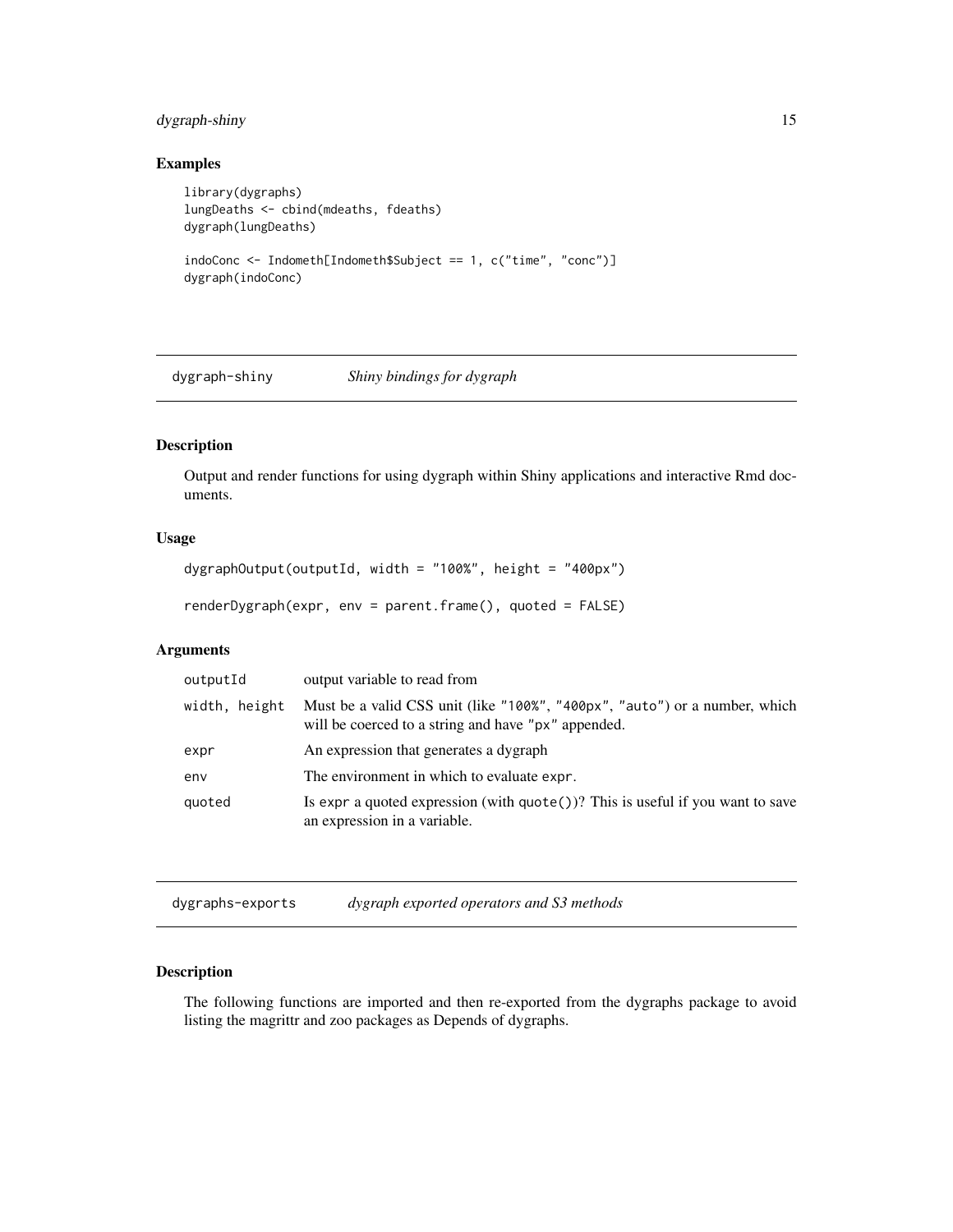<span id="page-15-0"></span>Add a data series group to a dygraph plot. Note that options will use the default global setting (as determined by [dyOptions](#page-20-1)) when not specified explicitly. Importantly, any dySeries options passed can be passed as a vector of values and will be replicated across all series named as part of the group. If arguments differ in length than the number of series named, then the argument vector will be cycled across the named series.

#### Usage

```
dyGroup(dygraph, name = NULL, label = NULL, color = NULL, axis = "y",stepPlot = NULL, stemPlot = NULL, fillGraph = NULL, drawPoints = NULL,
 pointSize = NULL, pointShape = NULL, strokeWidth = NULL,
 strokePattern = NULL, strokeBorderWidth = NULL,
  strokeBorderColor = NULL, plotter = NULL)
```

| dygraph    | Dygraph to add a series definition to                                                                                                                                                                                                                                                                                                                                             |
|------------|-----------------------------------------------------------------------------------------------------------------------------------------------------------------------------------------------------------------------------------------------------------------------------------------------------------------------------------------------------------------------------------|
| name       | character vector of the series within data set. If no name is specified then series<br>are bound to implicitly based on their order within the underlying time series<br>object. This parameter can also be a character vector of length 3 that specifies a<br>set of input column names to use as the lower, value, and upper for a series with<br>a shaded bar drawn around it. |
| label      | Labels to display for series (uses name if no label defined)                                                                                                                                                                                                                                                                                                                      |
| color      | Color for series. These can be of the form "#AABBCC" or "rgb(255,100,200)"<br>or "yellow", etc. If not specified then the global colors option (typically based<br>on equally-spaced points around a color wheel).                                                                                                                                                                |
| axis       | Y-axis to associate the series with $("y" or "y2")$                                                                                                                                                                                                                                                                                                                               |
| stepPlot   | When set, display the graph as a step plot instead of a line plot.                                                                                                                                                                                                                                                                                                                |
| stemPlot   | When set, display the graph as a stem plot instead of a line plot.                                                                                                                                                                                                                                                                                                                |
| fillGraph  | Should the area underneath the graph be filled? This option is not compatible<br>with error bars.                                                                                                                                                                                                                                                                                 |
| drawPoints | Draw a small dot at each point, in addition to a line going through the point. This<br>makes the individual data points easier to see, but can increase visual clutter in<br>the chart.                                                                                                                                                                                           |
| pointSize  | The size of the dot to draw on each point in pixels. A dot is always drawn when<br>a point is "isolated", i.e. there is a missing point on either side of it. This also<br>controls the size of those dots.                                                                                                                                                                       |
| pointShape | The shape of the dot to draw. Can be one of the following: "dot" (default),<br>"triangle", "square", "diamond", "pentagon", "hexagon", "circle", "star", "plus"<br>or "ex".                                                                                                                                                                                                       |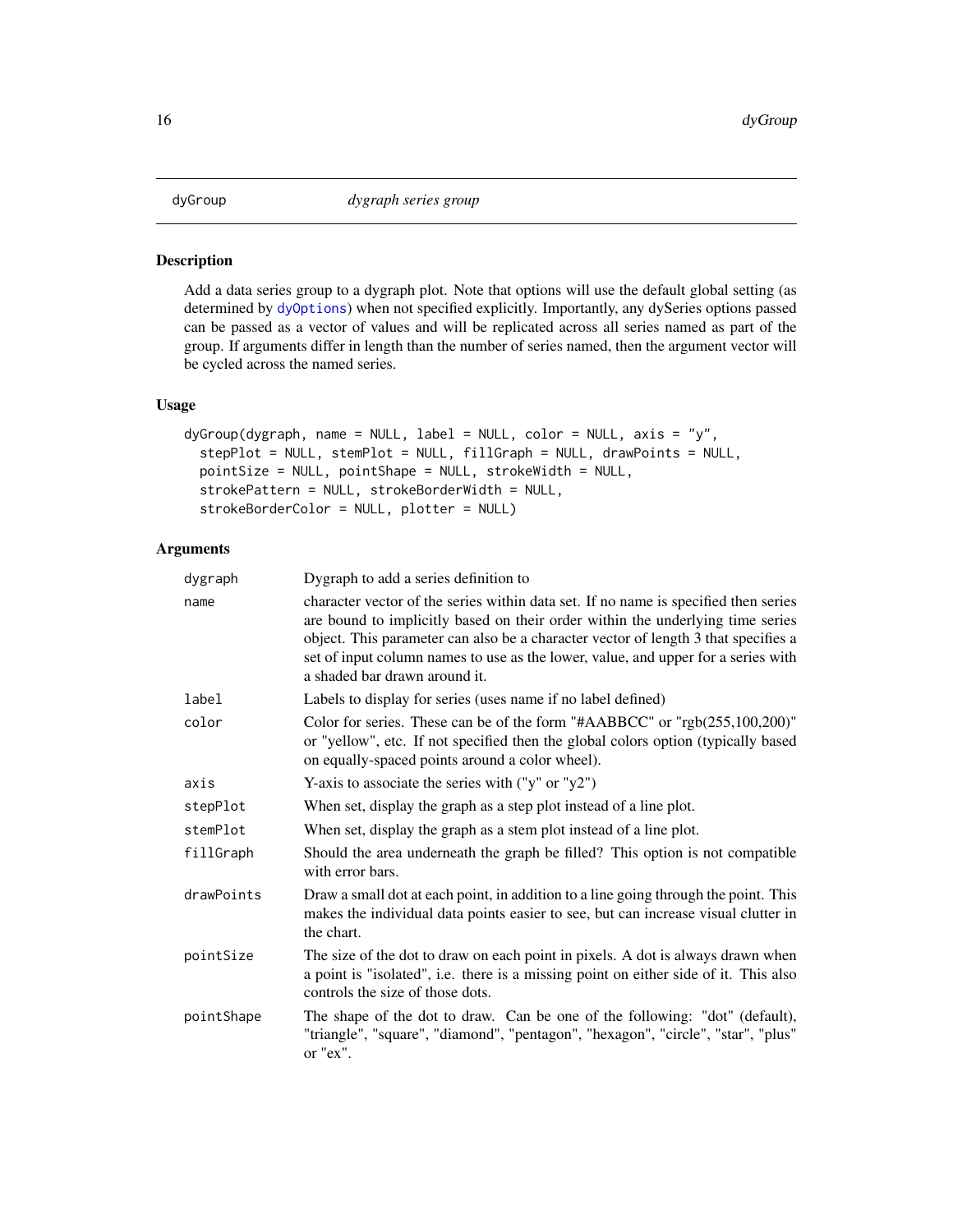#### dyGroup and the contract of the contract of the contract of the contract of the contract of the contract of the contract of the contract of the contract of the contract of the contract of the contract of the contract of th

| strokeWidth       | The width of the lines connecting data points. This can be used to increase the<br>contrast or some graphs.                                                                                                                                                                                                             |
|-------------------|-------------------------------------------------------------------------------------------------------------------------------------------------------------------------------------------------------------------------------------------------------------------------------------------------------------------------|
| strokePattern     | A predefined stroke pattern type ("dotted", "dashed", or "dotdash") or a custom<br>pattern array where the even index is a draw and odd is a space in pixels. If<br>NULL then it draws a solid line. The array should have an even length as any odd<br>length array could be expressed as a smaller even length array. |
| strokeBorderWidth |                                                                                                                                                                                                                                                                                                                         |
|                   | Draw a border around graph lines to make crossing lines more easily distin-<br>guishable. Useful for graphs with many lines.                                                                                                                                                                                            |
| strokeBorderColor |                                                                                                                                                                                                                                                                                                                         |
|                   | Color for the line border used if strokeBorderWidth is set.                                                                                                                                                                                                                                                             |
| plotter           | A function which plots the series group. See the dygraphs documentation for<br>additional details on plotting functions.                                                                                                                                                                                                |

#### Details

NOTE: dyGroup will turn off stackedGraph, as the option will calculated cumulatives using all series in the underlying dygraph, not just a subset.

The dyGroup function can also replicated similar arguments across multiple series, or be used to apply a grouped custom plotter - i.e., multi-column plotter - to a subset of the dygraph data series.

#### Value

Dygraph with additional series

#### Note

See the [online documentation](https://rstudio.github.io/dygraphs/gallery-series-options.html) for additional details and examples.

#### Examples

```
## Not run:
library(dygraphs)
lungDeaths <- cbind(ldeaths, mdeaths, fdeaths)
dygraph(lungDeaths, main = "Deaths from Lung Disease (UK)") %>%
  dySeries("fdeaths", stepPlot = TRUE, color = "red") %>%
  dyGroup(c("mdeaths", "ldeaths"), drawPoints = TRUE, color = c("blue", "green"))
## End(Not run)
```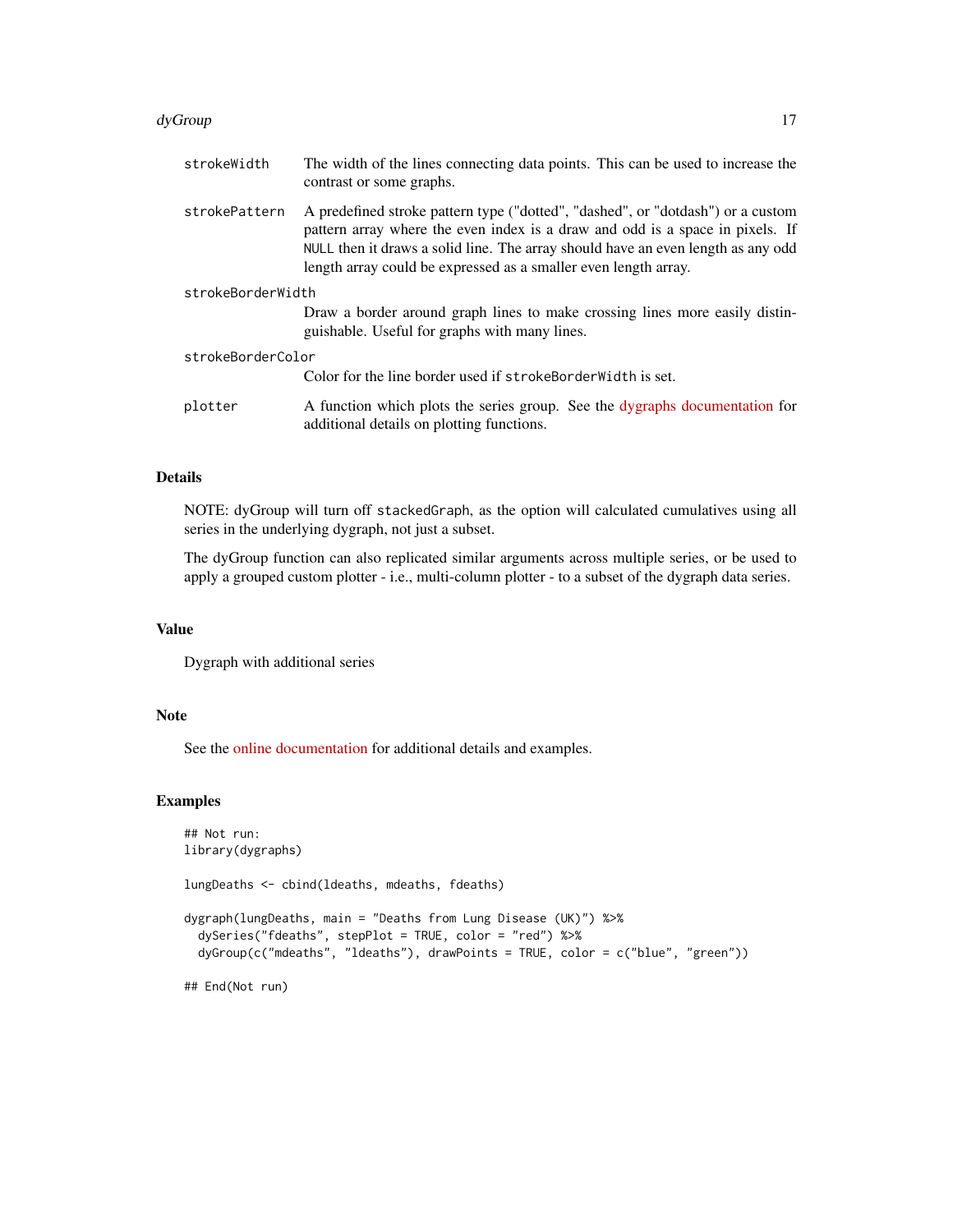Configure options for data series mouse-over highlighting. Note that highlighting is always enabled for dygraphs so this function is used to customize rather than enable highlighting.

#### Usage

```
dyHighlight(dygraph, highlightCircleSize = 3,
 highlightSeriesBackgroundAlpha = 0.5, highlightSeriesOpts = list(),
 hideOnMouseOut = TRUE)
```
# Arguments

| dygraph             | Dygraph to configure highlighting behavior for.                                                                                                                                                                                                         |  |  |
|---------------------|---------------------------------------------------------------------------------------------------------------------------------------------------------------------------------------------------------------------------------------------------------|--|--|
|                     | highlightCircleSize                                                                                                                                                                                                                                     |  |  |
|                     | The size in pixels of the dot drawn over highlighted points.                                                                                                                                                                                            |  |  |
|                     | highlightSeriesBackgroundAlpha                                                                                                                                                                                                                          |  |  |
|                     | Fade the background while highlighting series. 1=fully visible background (dis-<br>able fading), 0=hidden background (show highlighted series only).                                                                                                    |  |  |
| highlightSeriesOpts |                                                                                                                                                                                                                                                         |  |  |
|                     | When set, the options from this list are applied to the series closest to the mouse<br>pointer for interactive highlighting. Example: list(stroke Width $=$ 3). See the<br>documentation on dyseries for additional details on options that can be set. |  |  |
|                     | hideOnMouseOut Whether to hide the highlighting effects when the mouse leaves the chart area.<br>Note that this also affects the hiding of the dylegend on mouse out.                                                                                   |  |  |

#### Value

A dygraph with customized highlighting options

#### Note

See the [online documentation](https://rstudio.github.io/dygraphs/gallery-series-highlighting.html) for additional details and examples.

# Examples

```
library(dygraphs)
lungDeaths <- cbind(ldeaths, mdeaths, fdeaths)
dygraph(lungDeaths, main = "Deaths from Lung Disease (UK)") %>%
 dyHighlight(highlightCircleSize = 5,
             highlightSeriesBackgroundAlpha = 0.2,
             hideOnMouseOut = FALSE)
```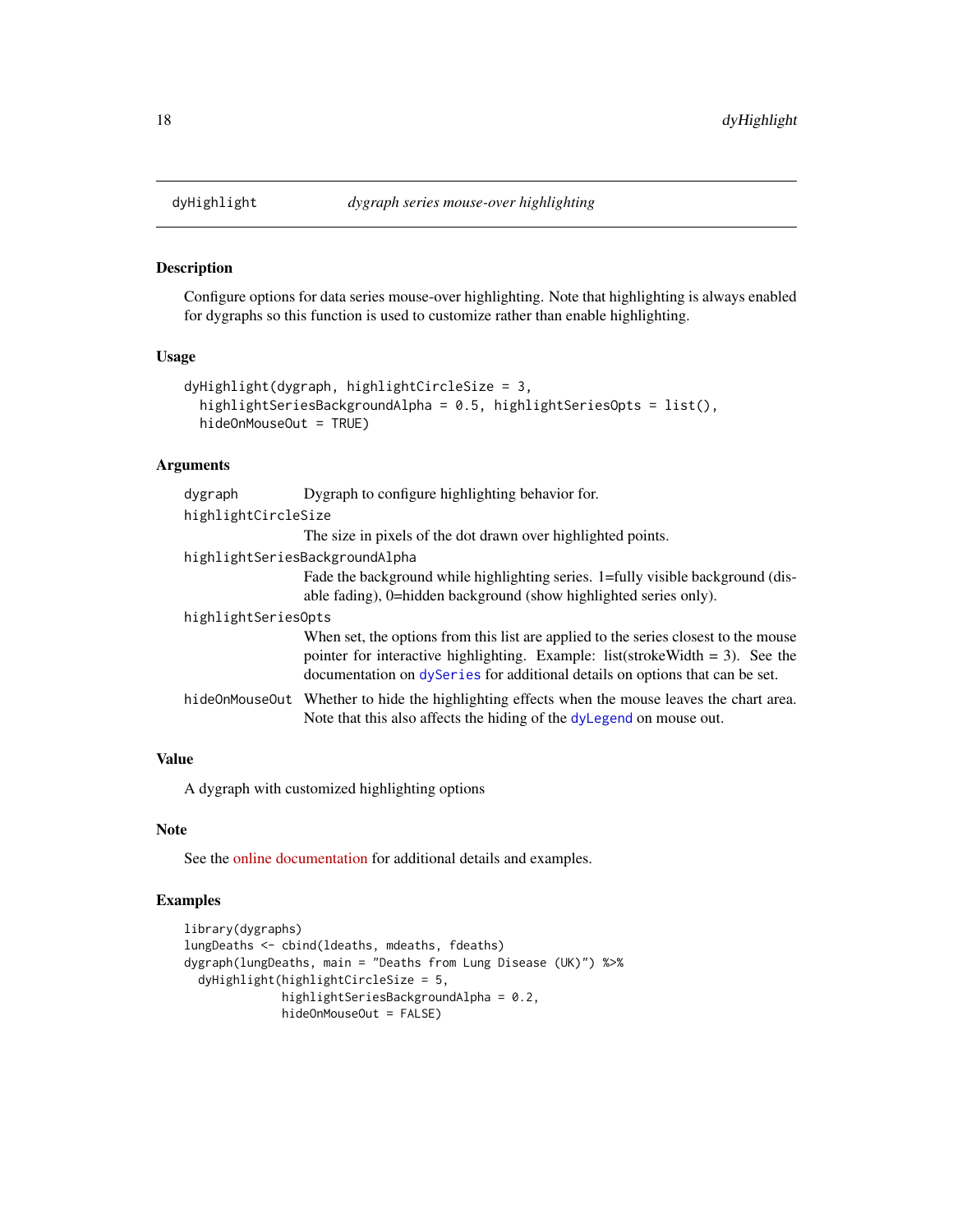<span id="page-18-1"></span><span id="page-18-0"></span>dyLegend *dygraph legend*

# Description

Configure options for the dygraph series legend.

# Usage

```
dyLegend(dygraph, show = c("auto", "always", "onmouseover", "follow",
  "never"), width = 250, showZeroValues = TRUE, labelsDiv = NULL,
 labelsSeparateLines = FALSE, hideOnMouseOut = TRUE)
```
# Arguments

| dygraph             | Dygraph to configure legend options for.                                                                                                                                                                                                                                                                                                                                                                                   |  |
|---------------------|----------------------------------------------------------------------------------------------------------------------------------------------------------------------------------------------------------------------------------------------------------------------------------------------------------------------------------------------------------------------------------------------------------------------------|--|
| show                | When to display the legend. Specify "always" to always show the legend. Spec-<br>ify "onmouseover" to only display it when a user mouses over the chart. Spec-<br>ify "follow" to have the legend show as overlay to the chart which follows the<br>mouse. The default behavior is "auto", which results in "always" when more<br>than one series is plotted and "onmouse over" when only a single series is plot-<br>ted. |  |
| width               | Width (in pixels) of the div which shows the legend.                                                                                                                                                                                                                                                                                                                                                                       |  |
|                     | showZeroValues Show zero value labels in the legend.                                                                                                                                                                                                                                                                                                                                                                       |  |
| labelsDiv           | Show data labels in an external div, rather than on the graph. This value should<br>be a div element id.                                                                                                                                                                                                                                                                                                                   |  |
| labelsSeparateLines |                                                                                                                                                                                                                                                                                                                                                                                                                            |  |
|                     | Put a<br>br/> between lines in the label string. Often used in conjunction with<br>labelsDiv.                                                                                                                                                                                                                                                                                                                              |  |
|                     | hideOnMouseOut Whether to hide the legend when the mouse leaves the chart area. This option<br>applies when show is set to "onmouse over". Note that this also affects the hiding<br>of the dyHighlight on mouse out.                                                                                                                                                                                                      |  |

# Value

A dygraph with customized legend options

# Note

See the [online documentation](https://rstudio.github.io/dygraphs/gallery-plot-labels.html) for additional details and examples.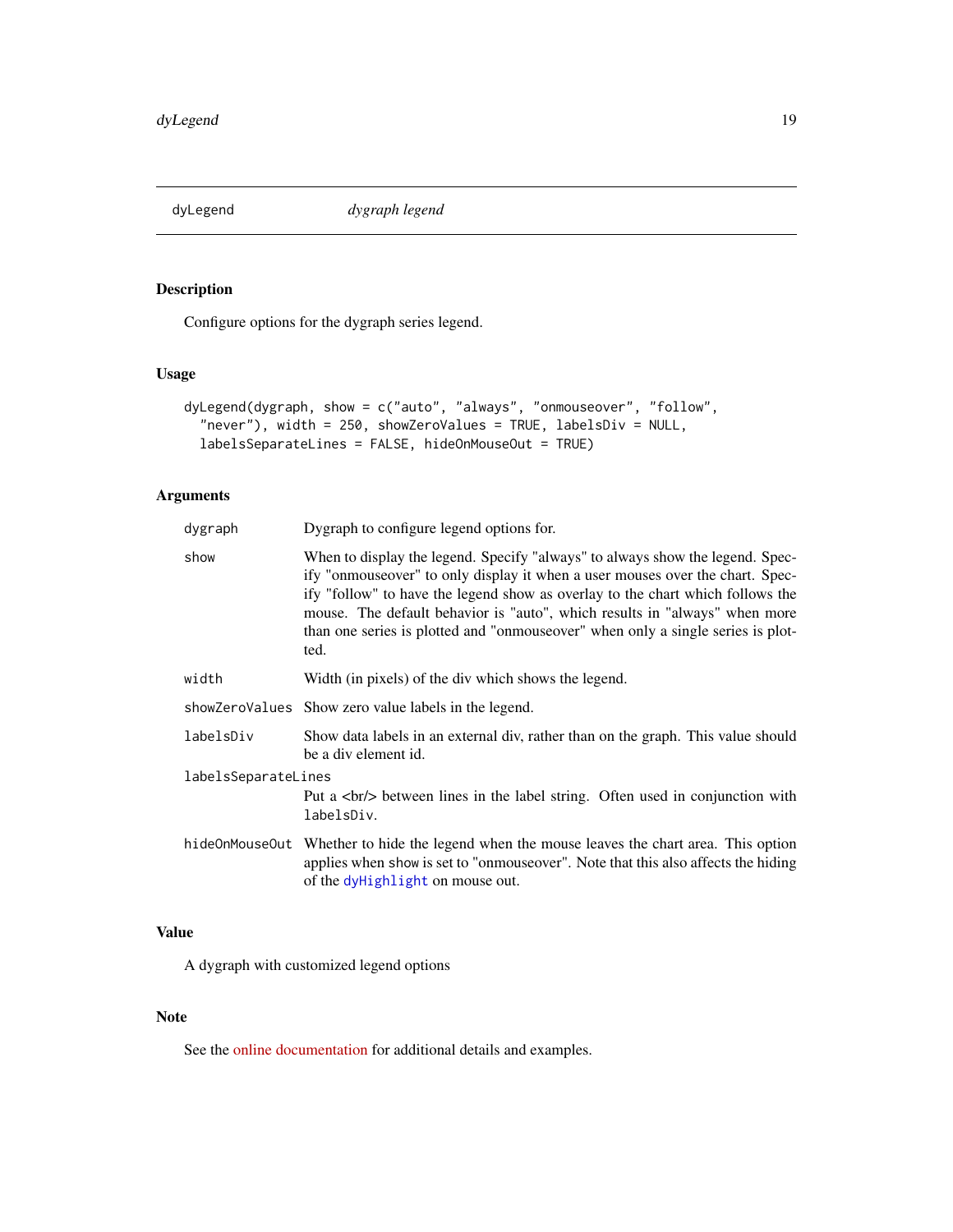# Examples

library(dygraphs)

```
dygraph(nhtemp, main = "New Haven Temperatures") %>%
 dySeries("V1", label = "Temperature (F)") %>%
 dyLegend(show = "always", hideOnMouseOut = FALSE)
```
dyLimit *dygraph limit line*

#### Description

Add a horizontal limit line to a dygraph

#### Usage

```
dyLimit(dygraph, limit, label = NULL, labelLoc = c("left", "right"),
 color = "black", strokePattern = "dashed")
```
# Arguments

| dygraph       | Dygraph to add limit line to                                                                                                                                                                  |
|---------------|-----------------------------------------------------------------------------------------------------------------------------------------------------------------------------------------------|
| limit         | Numeric position of limit.                                                                                                                                                                    |
| label         | Label for limit. Defaults to blank.                                                                                                                                                           |
| labelLoc      | Location for label (left or right).                                                                                                                                                           |
| color         | Color of limit line. This can be of the form "#AABBCC" or "rgb(255,100,200)"<br>or "yellow". Defaults to black.                                                                               |
| strokePattern | A predefined stroke pattern type ("dotted", "dashed", "dotdash", or "solid") or a<br>custom pattern array where the even index is a draw and odd is a space in pixels.<br>Defaults to dashed. |

# Value

A dygraph with the specified limit line.

# Note

See the [online documentation](https://rstudio.github.io/dygraphs/gallery-event-lines.html) for additional details and examples.

# Examples

```
library(dygraphs)
```

```
dygraph(presidents, main = "Presidential Approval") %>%
 dyAxis("y", valueRange = c(0, 100)) %>%
 dyLimit(max(presidents, na.rm = TRUE), "Max",
         strokePattern = "solid", color = "blue")
```
<span id="page-19-0"></span>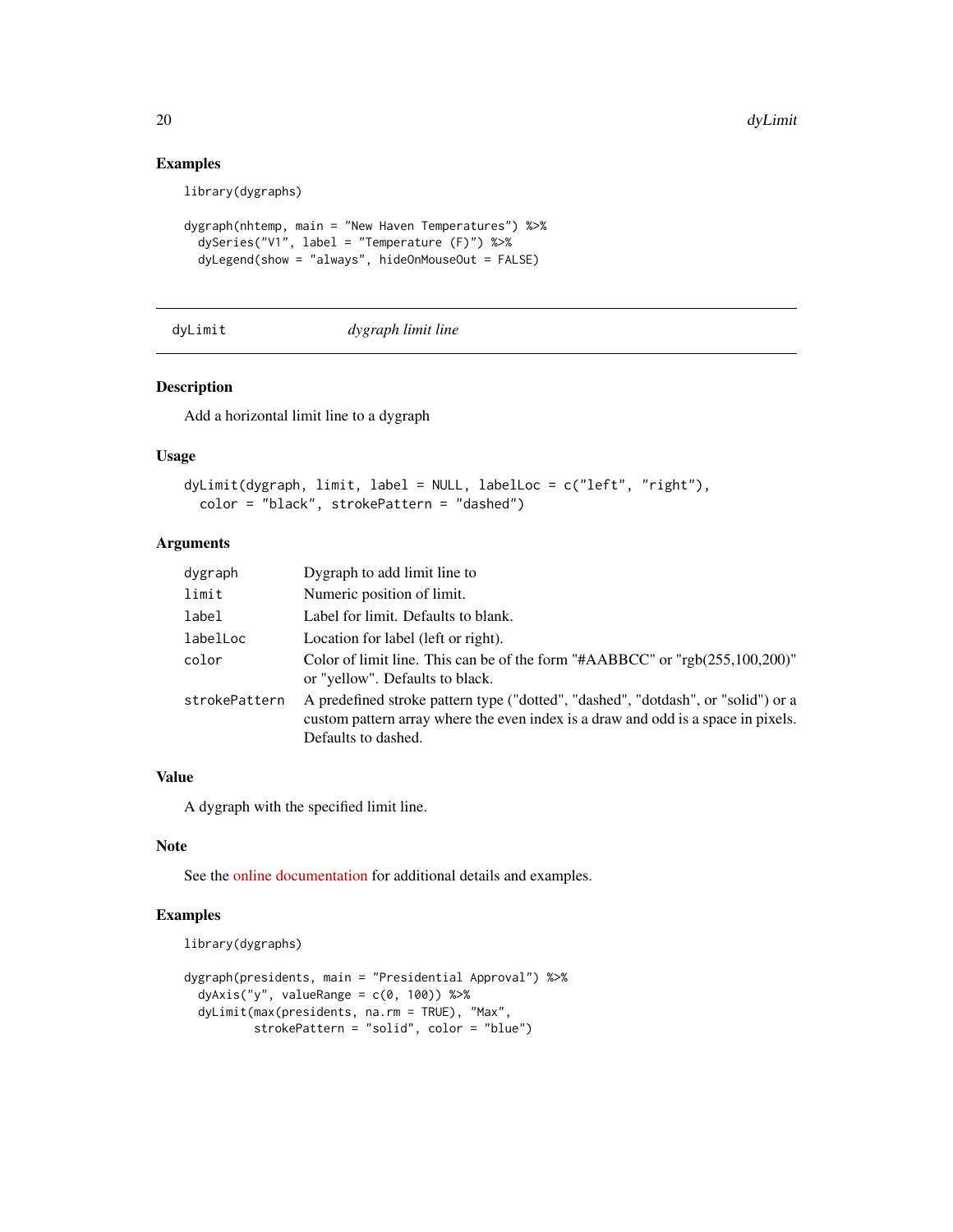<span id="page-20-1"></span><span id="page-20-0"></span>

Add options to a dygraph plot.

#### Usage

```
dyOptions(dygraph, stackedGraph = FALSE, fillGraph = FALSE,
  fillAlpha = 0.15, stepPlot = FALSE, stemPlot = FALSE,
  drawPoints = FALSE, pointSize = 1, pointShape = c("dot", "triangle","square", "diamond", "pentagon", "hexagon", "circle", "star", "plus", "ex"),
  drawGapEdgePoints = FALSE, connectSeparatedPoints = FALSE,
  strokeWidth = 1, strokePattern = NULL, strokeBorderWidth = NULL,
  strokeBorderColor = "white", plotter = NULL, colors = NULL,
  colorValue = 0.5, colorStatement = 1, drawMaxis = TRUE,
  drawYAxis = TRUE, includeZero = FALSE, drawAxesAtZero = FALSE,
  logscale = FALSE, axisTickSize = 3, axisLineColor = "black",
  axisLineWidth = 0.3, axisLabelColor = "black", axisLabelFontSize = 14,
  axisLabelWidth = 60, drawGrid = TRUE, gridLineColor = NULL,
  gridLineWidth = 0.3, titleHeight = NULL, rightGap = 5,
  digitsAfterDecimal = 2, labelsKMB = FALSE, labelsKMG2 = FALSE,
  labelSUTC = FALSE, maxNumberWidth = 6, sigFigs = NULL,
  panEdgeFraction = NULL, animatedZooms = FALSE,
 mobileDisableYTouch = TRUE, timingName = NULL, useDataTimezone = FALSE,
  retainDateWindow = FALSE, disableZoom = FALSE)
```

| dygraph      | Dygraph to add options to                                                                                                                                                                                                                  |
|--------------|--------------------------------------------------------------------------------------------------------------------------------------------------------------------------------------------------------------------------------------------|
| stackedGraph | If set, stack series on top of one another rather than drawing them independently.<br>The first series specified in the input data will wind up on top of the chart and<br>the last will be on bottom.                                     |
| fillGraph    | Should the area underneath the graph be filled? This option is not compatible<br>with error bars. This option can also be set on a per-series basis.                                                                                       |
| fillAlpha    | Transparency for filled regions of the plot. A value of 0.0 means that the fill will<br>not be drawn, whereas a value of 1.0 means that the fill will be as dark as the<br>line of the series itself.                                      |
| stepPlot     | When set, display the graph as a step plot instead of a line plot. This option can<br>also be set on a per-series basis.                                                                                                                   |
| stemPlot     | When set, display the graph as a stem plot instead of a line plot. This option can<br>also be set on a per-series basis.                                                                                                                   |
| drawPoints   | Draw a small dot at each point, in addition to a line going through the point. This<br>makes the individual data points easier to see, but can increase visual clutter in<br>the chart. This option can also be set on a per-series basis. |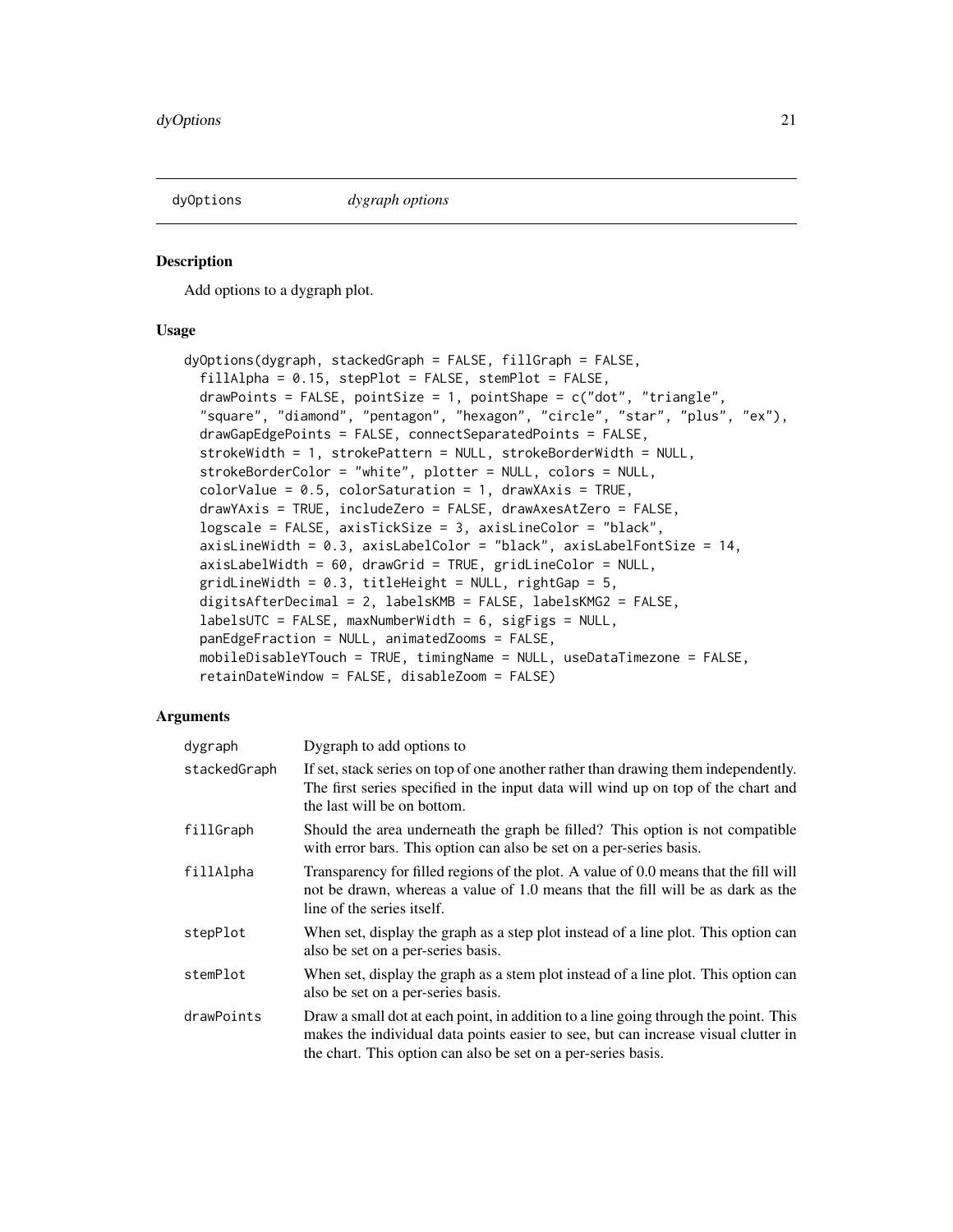| pointSize              | The size of the dot to draw on each point in pixels. A dot is always drawn when<br>a point is "isolated", i.e. there is a missing point on either side of it. This also<br>controls the size of those dots. This option can also be set on a per-series basis.                                                                                                                                                                                                                  |
|------------------------|---------------------------------------------------------------------------------------------------------------------------------------------------------------------------------------------------------------------------------------------------------------------------------------------------------------------------------------------------------------------------------------------------------------------------------------------------------------------------------|
| pointShape             | The shape of the dot to draw. Can be one of the following: "dot" (default),<br>"triangle", "square", "diamond", "pentagon", "hexagon", "circle", "star", "plus"<br>or "ex". This option can also be set on a per-series basis.                                                                                                                                                                                                                                                  |
| drawGapEdgePoints      |                                                                                                                                                                                                                                                                                                                                                                                                                                                                                 |
|                        | Draw points at the edges of gaps in the data. This improves visibility of small<br>data segments or other data irregularities.                                                                                                                                                                                                                                                                                                                                                  |
| connectSeparatedPoints |                                                                                                                                                                                                                                                                                                                                                                                                                                                                                 |
|                        | Usually, when dygraphs encounters a missing value in a data series, it interprets<br>this as a gap and draws it as such. If, instead, the missing values represents an<br>x-value for which only a different series has data, then you'll want to connect<br>the dots by setting this to true.                                                                                                                                                                                  |
| strokeWidth            | The width of the lines connecting data points. This can be used to increase the<br>contrast or some graphs. This option can also be set on a per-series basis.                                                                                                                                                                                                                                                                                                                  |
| strokePattern          | A custom pattern array where the even index is a draw and odd is a space in<br>pixels. If null then it draws a solid line. The array should have a even length as<br>any odd length array could be expressed as a smaller even length array. This is<br>used to create dashed lines. This option can also be set on a per-series basis.                                                                                                                                         |
| strokeBorderWidth      |                                                                                                                                                                                                                                                                                                                                                                                                                                                                                 |
|                        | Draw a border around graph lines to make crossing lines more easily distin-<br>guishable. Useful for graphs with many lines. This option can also be set on a<br>per-series basis.                                                                                                                                                                                                                                                                                              |
| strokeBorderColor      |                                                                                                                                                                                                                                                                                                                                                                                                                                                                                 |
|                        | Color for the line border used if strokeBorderWidth is set. This option can<br>also be set on a per-series basis.                                                                                                                                                                                                                                                                                                                                                               |
| plotter                | A function (or array of functions) which plot each data series on the chart. May<br>also be set on a per-series basis. See the dygraphs documentation for additional<br>details on plotting functions.                                                                                                                                                                                                                                                                          |
| colors                 | Character vector of colors for the data series. These can be of the form "#AAB-<br>BCC" or "rgb(255,100,200)" or "yellow", etc. If not specified, equally-spaced<br>points around a color wheel are used. This option can also be set on a per-series<br>basis. Note that in both global and per-series specification of custom colors you<br>must provide a color for all series being displayed. Note also that global and<br>per-series color specification cannot be mixed. |
| colorValue             | If custom colors are not specified, value of the data series colors, as in hue/saturation/value<br>$(0.0-1.0,$ default $0.5)$ .                                                                                                                                                                                                                                                                                                                                                 |
| colorSaturation        |                                                                                                                                                                                                                                                                                                                                                                                                                                                                                 |
|                        | If custom colors are not specified, saturation of the automatically-generated data<br>series colors $(0.0-1.0, \text{ default } 0.5)$ .                                                                                                                                                                                                                                                                                                                                         |
| drawXAxis              | Whether to draw the x-axis. Setting this to false also prevents x-axis ticks from<br>being drawn and reclaims the space for the chart grid/lines.                                                                                                                                                                                                                                                                                                                               |
| drawYAxis              | Whether to draw the y-axis. Setting this to false also prevents y-axis ticks from<br>being drawn and reclaims the space for the chart grid/lines.                                                                                                                                                                                                                                                                                                                               |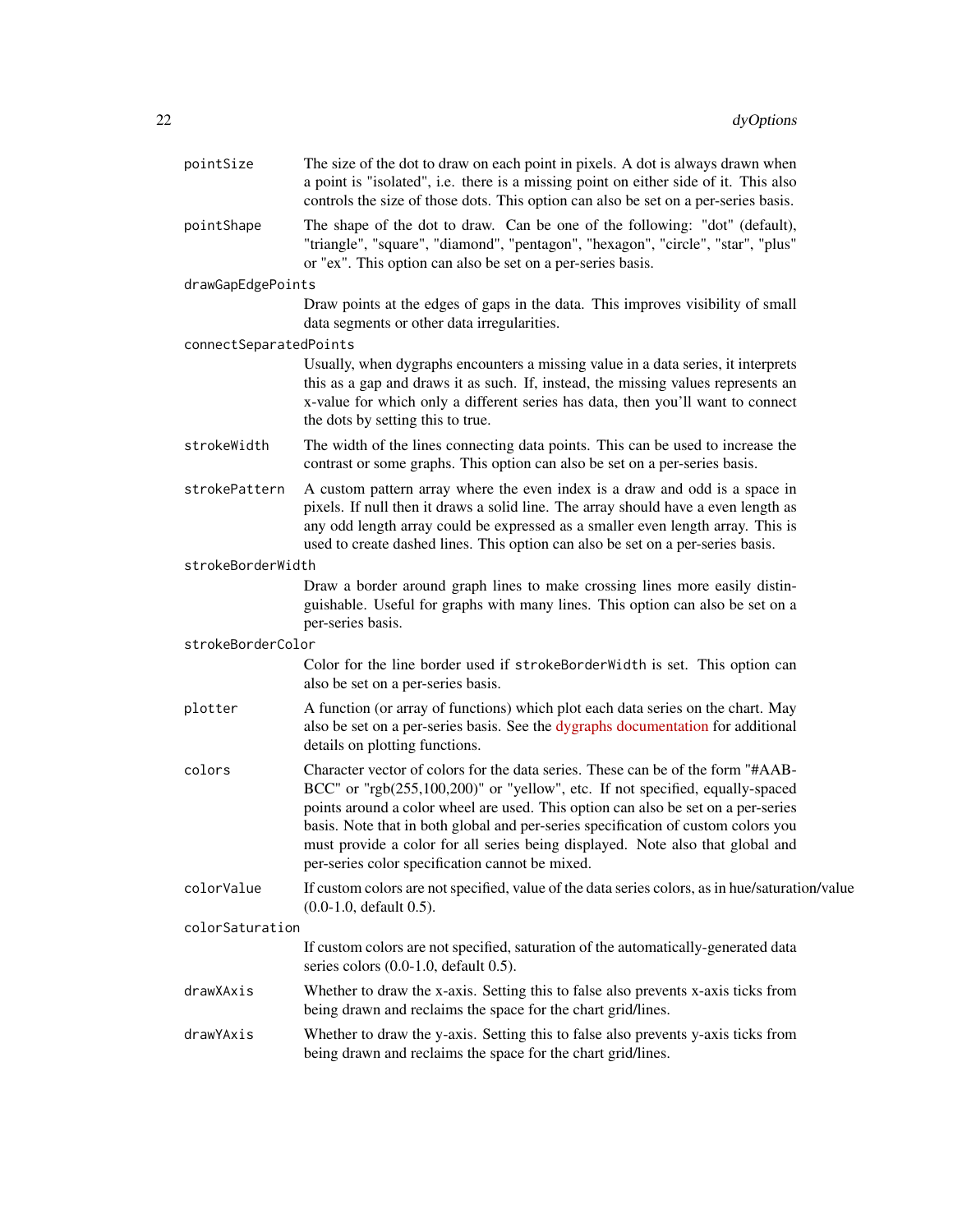| includeZero        | Usually, dygraphs will use the range of the data plus some padding to set the<br>range of the y-axis. If this option is set, the y-axis will always include zero,<br>typically as the lowest value. This can be used to avoid exaggerating the variance<br>in the data.                                                                                                                                                                                              |  |
|--------------------|----------------------------------------------------------------------------------------------------------------------------------------------------------------------------------------------------------------------------------------------------------------------------------------------------------------------------------------------------------------------------------------------------------------------------------------------------------------------|--|
|                    | drawAxesAtZero When set, draw the X axis at the $Y=0$ position and the Y axis at the X=0 position<br>if those positions are inside the graph's visible area. Otherwise, draw the axes at<br>the bottom or left graph edge as usual.                                                                                                                                                                                                                                  |  |
| logscale           | When set the graph shows the y-axis in log scale. Any values less than or equal<br>to zero are not displayed.                                                                                                                                                                                                                                                                                                                                                        |  |
| axisTickSize       | The spacing between axis labels and tick marks.                                                                                                                                                                                                                                                                                                                                                                                                                      |  |
| axisLineColor      | Color of the x- and y-axis lines. Accepts any value which the HTML canvas<br>strokeStyle attribute understands, e.g. 'black' or 'rgb(0, 100, 255)'. This can<br>also be set on a per-axis basis.                                                                                                                                                                                                                                                                     |  |
| axisLineWidth      | Thickness (in pixels) of the x- and y-axis lines. This can also be set on a per-axis<br>basis.                                                                                                                                                                                                                                                                                                                                                                       |  |
| axisLabelColor     | Color for x- and y-axis labels. This is a CSS color string. This may also be set<br>on a per-axis basis.                                                                                                                                                                                                                                                                                                                                                             |  |
| axisLabelFontSize  |                                                                                                                                                                                                                                                                                                                                                                                                                                                                      |  |
|                    | Size of the font (in pixels) to use in the axis labels, both x- and y-axis. This may<br>also be set on a per-axis basis.                                                                                                                                                                                                                                                                                                                                             |  |
|                    | axisLabelWidth Width (in pixels) of the containing divs for x- and y-axis labels.                                                                                                                                                                                                                                                                                                                                                                                    |  |
| drawGrid           | Whether to display grid lines in the chart. This may be set on a per-axis basis to<br>define the visibility of each axis' grid separately. Defaults to TRUE for x and y,<br>and FALSE for y2.                                                                                                                                                                                                                                                                        |  |
| gridLineColor      | The color of the grid lines. This option can also be set on a per-series basis.                                                                                                                                                                                                                                                                                                                                                                                      |  |
| gridLineWidth      | Thickness (in pixels) of the grid lines drawn under the chart. This option can<br>also be set on a per-series basis.                                                                                                                                                                                                                                                                                                                                                 |  |
| titleHeight        | Height of the chart title, in pixels. This also controls the default font size of the<br>title. If you style the title on your own, this controls how much space is set aside<br>above the chart for the title's div.                                                                                                                                                                                                                                                |  |
| rightGap           | Number of pixels to leave blank at the right edge of the Dygraph. This makes it<br>easier to highlight the right-most data point.                                                                                                                                                                                                                                                                                                                                    |  |
| digitsAfterDecimal |                                                                                                                                                                                                                                                                                                                                                                                                                                                                      |  |
|                    | Unless it's run in scientific mode (see the sigFigs option), dygraphs displays<br>numbers with digitsAfterDecimal digits after the decimal point. Trailing ze-<br>ros are not displayed, so with a value of 2 you'll get '0', '0.1', '0.12', '123.45'<br>but not '123.456' (it will be rounded to '123.46'). Numbers with absolute value<br>less than 0.1^digitsAfterDecimal (i.e. those which would show up as '0.00')<br>will be displayed in scientific notation. |  |
| labelsKMB          | Show K/M/B for thousands/millions/billions on y-axis.                                                                                                                                                                                                                                                                                                                                                                                                                |  |
| labelsKMG2         | Show k/M/G for kilo/Mega/Giga on y-axis. This is different than labelsKMB in<br>that it uses base 2, not 10.                                                                                                                                                                                                                                                                                                                                                         |  |
| labelsUTC          | Show date/time labels according to UTC (instead of local time). Note that this<br>option cannot is incompatible with useDataTimezone (you must use one or the<br>other).                                                                                                                                                                                                                                                                                             |  |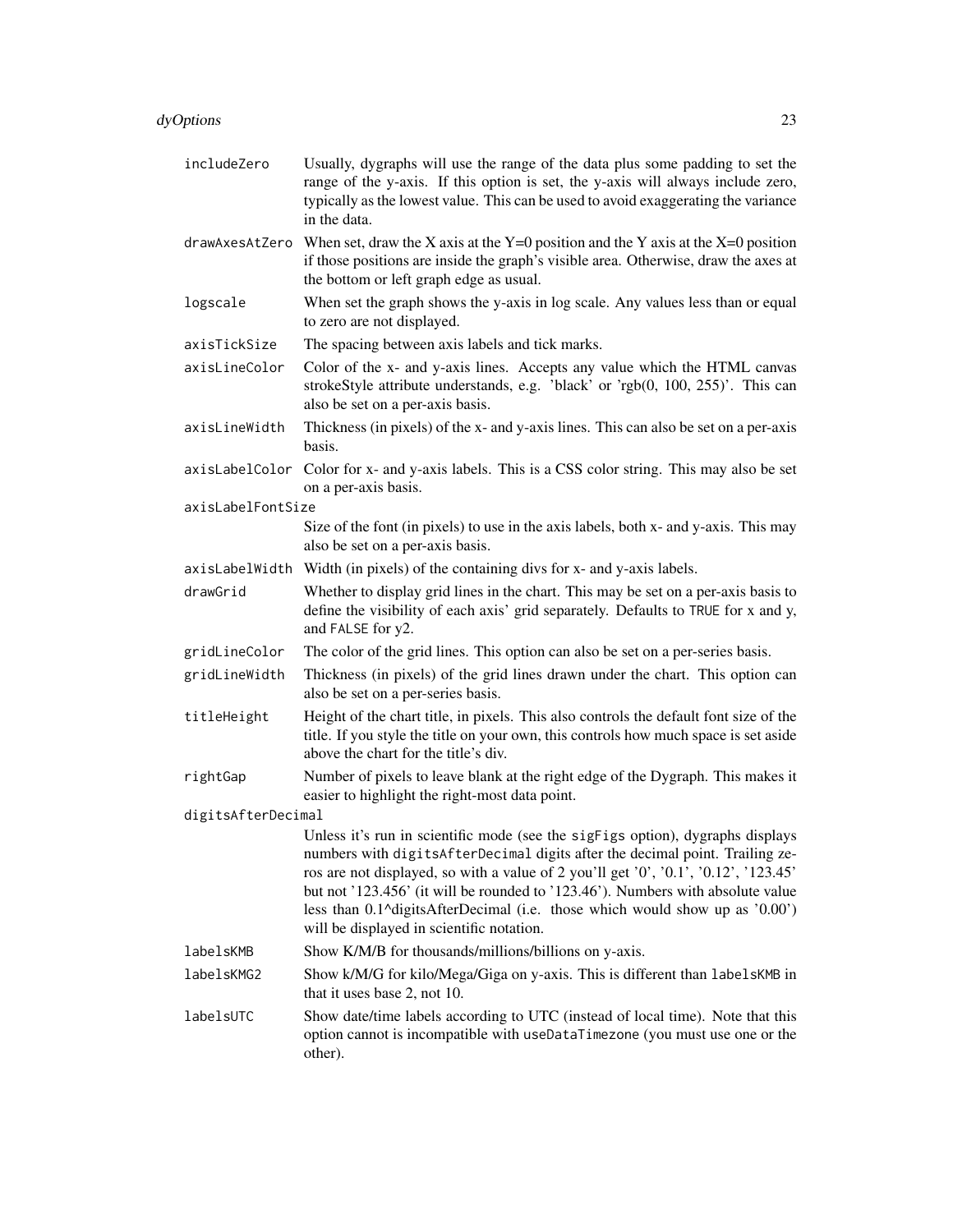|                     | maxNumberWidth When displaying numbers in normal (not scientific) mode, large numbers will<br>be displayed with many trailing zeros (e.g. 100000000 instead of 1e9). This can<br>lead to unwieldy y-axis labels. If there are more than maxNumberWidth digits<br>to the left of the decimal in a number, dygraphs will switch to scientific notation,<br>even when not operating in scientific mode. If you'd like to see all those digits,<br>set this to something large, like 20 or 30. |
|---------------------|--------------------------------------------------------------------------------------------------------------------------------------------------------------------------------------------------------------------------------------------------------------------------------------------------------------------------------------------------------------------------------------------------------------------------------------------------------------------------------------------|
|                     | By default, dygraphs displays numbers with a fixed number of digits after the<br>decimal point. If you'd prefer to have a fixed number of significant figures,<br>set this option to that number of significant figures. A value of 2, for instance,<br>would cause 1 to be display as 1.0 and 1234 to be displayed as 1.23e+3.                                                                                                                                                            |
| panEdgeFraction     |                                                                                                                                                                                                                                                                                                                                                                                                                                                                                            |
|                     | A value representing the farthest a graph may be panned, in percent of the dis-<br>play. For example, a value of 0.1 means that the graph can only be panned 10<br>null means no bounds.                                                                                                                                                                                                                                                                                                   |
|                     | Set this option to animate the transition between zoom windows. Applies to<br>programmatic and interactive zooms. Note that if you also set a drawCallback,<br>it will be called several times on each zoom. If you set a zoomCallback, it will<br>only be called after the animation is complete.                                                                                                                                                                                         |
| mobileDisableYTouch |                                                                                                                                                                                                                                                                                                                                                                                                                                                                                            |
|                     | Set this option to automatically disable touch events on the Y axis for mobile<br>devices (since this interferes with swiping/scrolling on mobile devices).                                                                                                                                                                                                                                                                                                                                |
|                     | Set this option to log timing information. The value of the option will be logged<br>along with the timing, so that you can distinguish multiple dygraphs on the same<br>page.                                                                                                                                                                                                                                                                                                             |
| useDataTimezone     |                                                                                                                                                                                                                                                                                                                                                                                                                                                                                            |
|                     | Whether to use the time zone of the underlying xts object for display. Defaults to<br>FALSE which uses the time zone of the client workstation. Note that this option<br>is incompatible with labelsUTC (you must use one or other other).                                                                                                                                                                                                                                                 |
| retainDateWindow    |                                                                                                                                                                                                                                                                                                                                                                                                                                                                                            |
|                     | Whether to retain the user's current date window (zoom level) when updating an<br>existing dygraph with new data and/or options.                                                                                                                                                                                                                                                                                                                                                           |
|                     | Set this option to disable click and drag zooming.                                                                                                                                                                                                                                                                                                                                                                                                                                         |
|                     | sigFigs<br>animatedZooms<br>timingName<br>disableZoom                                                                                                                                                                                                                                                                                                                                                                                                                                      |

# Value

dygraph with additional options

# Note

See the [online documentation](https://rstudio.github.io/dygraphs/) for additional details and examples.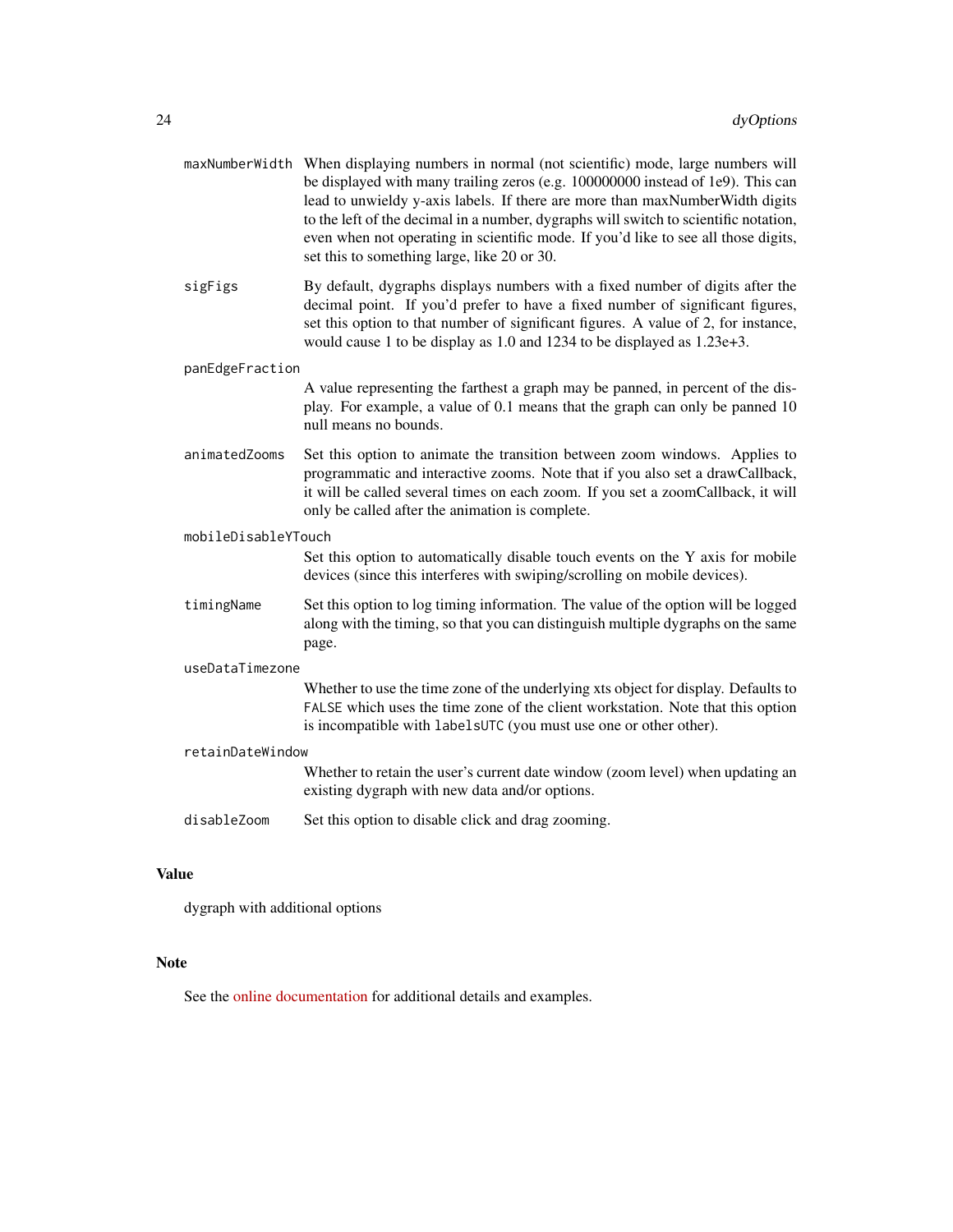<span id="page-24-1"></span><span id="page-24-0"></span>

Include a dygraph plotter

# Usage

dyPlotter(dygraph, name, path, version = "1.0")

# Arguments

| dygraph | Dygraph to add plotter to                                            |
|---------|----------------------------------------------------------------------|
| name    | Name of plotter                                                      |
| path    | Path to plotter JavaScript file                                      |
| version | Plotter version (e.g. version of package which provides the plotter) |

# Value

A dygraph with the specified plotter enabled.

| dyPlugin |
|----------|
|          |
|          |

dyPlugin *Include a dygraph plugin*

# Description

Include a dygraph plugin

# Usage

```
dyPlugin(dygraph, name, path, options = list(), version = "1.0")
```

| dygraph | Dygraph to add plugin to                                           |
|---------|--------------------------------------------------------------------|
| name    | Name of plugin                                                     |
| path    | Path to plugin JavaScript file                                     |
| options | Named list of options to pass to plugin constructor                |
| version | Plugin version (e.g. version of package which provides the plugin) |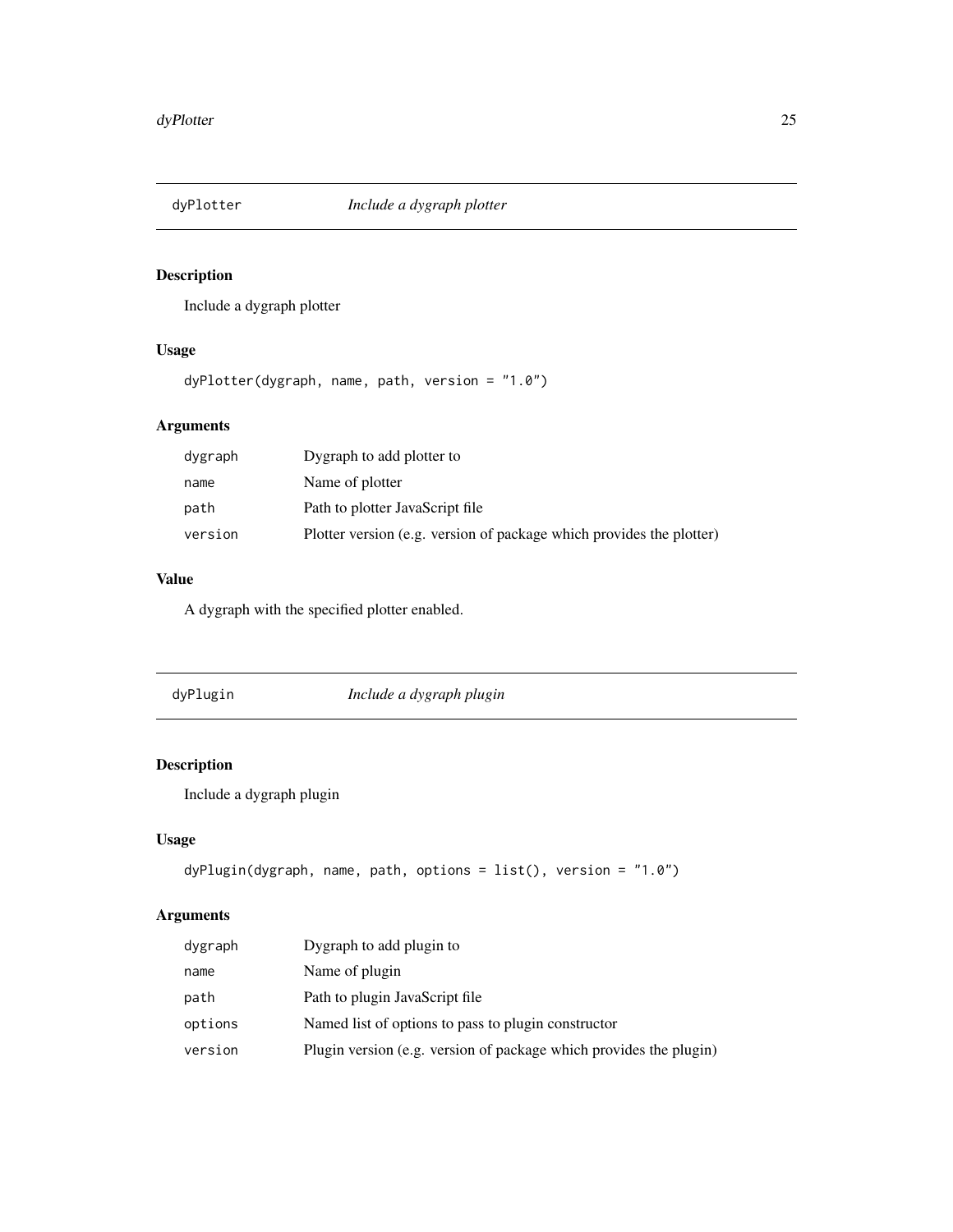# Details

You can use dygraphs plugins to customize the appearance of dygraphs as well as add new interactive behaviors. For additional information on creating dygraphs plugins see the [dygraphs plugins](https://github.com/danvk/dygraphs/tree/master/src/plugins) documentation. Once you've created a dygraphs plugins you can use the dyPlugin function to create an R wrapper for it. See <https://rstudio.github.io/dygraphs/gallery-plugins.html> for details on how to do this.

#### Value

A dygraph with the specified plugin enabled.

dyRangeSelector *dygraph interactive range selection and zooming*

#### Description

Add a range selector to the bottom of the chart that allows users to pan and zoom to various date ranges.

#### Usage

```
dyRangeSelector(dygraph, dateWindow = NULL, height = 40,
 fillColor = " #A7B1C4", strokeColor = "#808FAB", keepMouseZoom = TRUE,
  retainDateWindow = FALSE)
```
#### Arguments

| dygraph          | Dygraph to add range selector to                                                                                                                                   |
|------------------|--------------------------------------------------------------------------------------------------------------------------------------------------------------------|
| dateWindow       | Initially zoom in on a section of the graph. Is a two element vector [earliest,<br>latest], where earliest/latest objects convertible via as. POSIXct.             |
| height           | Height, in pixels, of the range selector widget.                                                                                                                   |
| fillColor        | The range selector mini plot fill color. This can be of the form "#AABBCC" or<br>"rgb $(255,100,200)$ " or "yellow". You can also specify "" to turn off fill.     |
| strokeColor      | The range selector mini plot stroke color. This can be of the form "#AABBCC"<br>or "rgb $(255,100,200)$ " or "yellow". You can also specify "" to turn off stroke. |
| keepMouseZoom    | Keep mouse zoom when adding a range selector                                                                                                                       |
| retainDateWindow |                                                                                                                                                                    |
|                  | Whether to retain the user's current date window (zoom level) when updating an                                                                                     |

existing dygraph with new data and/or options.

## Value

A dygraph that displays a range selector

<span id="page-25-0"></span>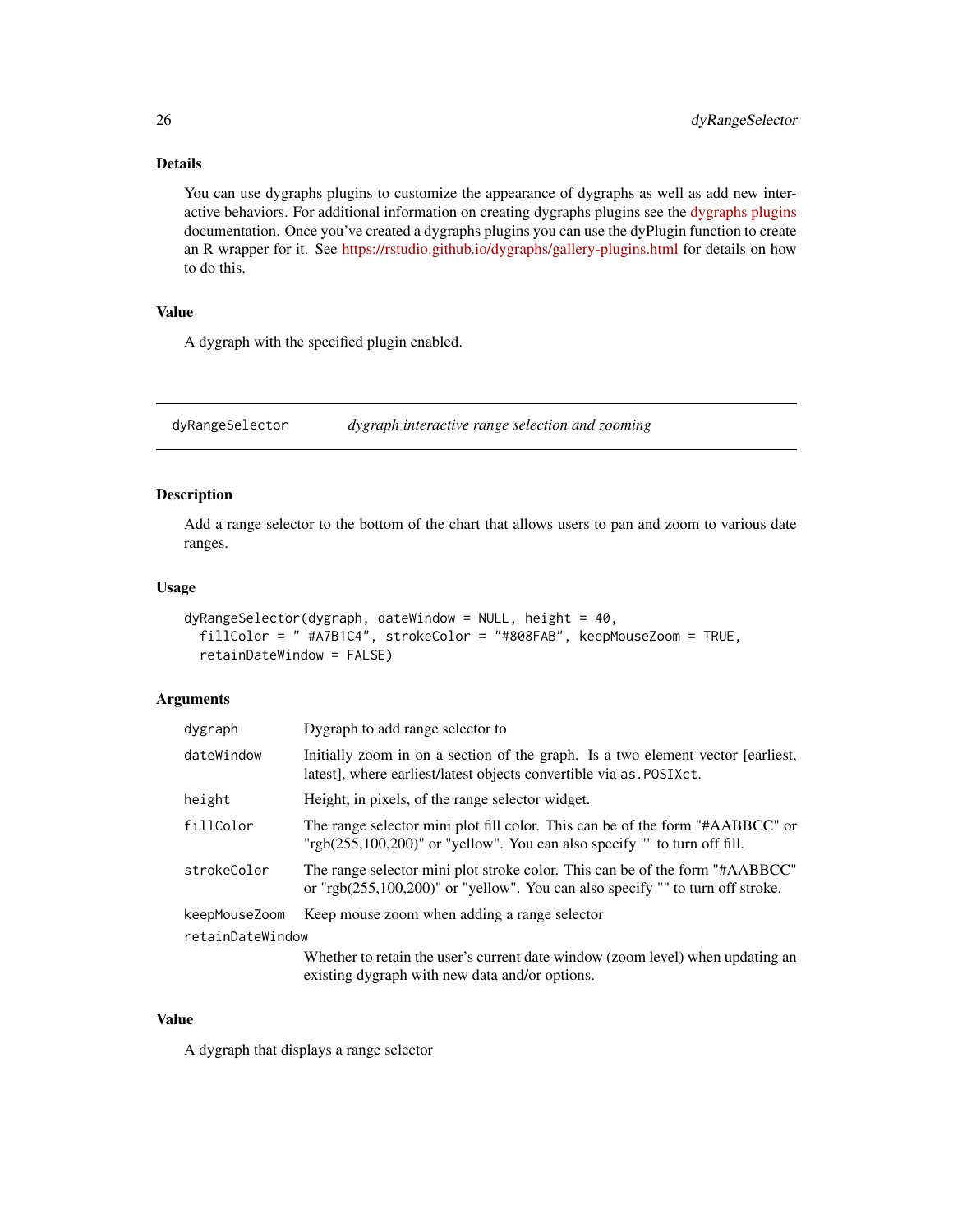#### <span id="page-26-0"></span>dyRebase 27

#### Note

See the [online documentation](https://rstudio.github.io/dygraphs/gallery-range-selector.html) for additional details and examples.

Shiny applications can respond to changes in the dateWindow via a special date window shiny input value. For example, if the output id of a dygraph is 'series' then the current date window can be read from input\$series\_date\_window as an array of two date values (from and to).

#### Examples

```
library(dygraphs)
dygraph(nhtemp, main = "New Haven Temperatures") %>%
  dyRangeSelector()
dygraph(nhtemp, main = "New Haven Temperatures") %>%
  dyRangeSelector(dateWindow = c("1920-01-01", "1960-01-01"))
dygraph(nhtemp, main = "New Haven Temperatures") %>%
  dyRangeSelector(height = 20, strokeColor = "")
```
dyRebase *Rebase data handler for straw broom charts with Dygraph*

#### Description

Draw a straw broom chart.

#### Usage

```
dyRebase(dygraph, value = 100, percent = FALSE)
```
#### Arguments

| dygraph | Dygraph to draw chart on                                            |
|---------|---------------------------------------------------------------------|
| value   | Value to rebase to                                                  |
| percent | If true, ingnore value argument and rebase to percentage difference |

# Value

Dygraph with specified straw broom chart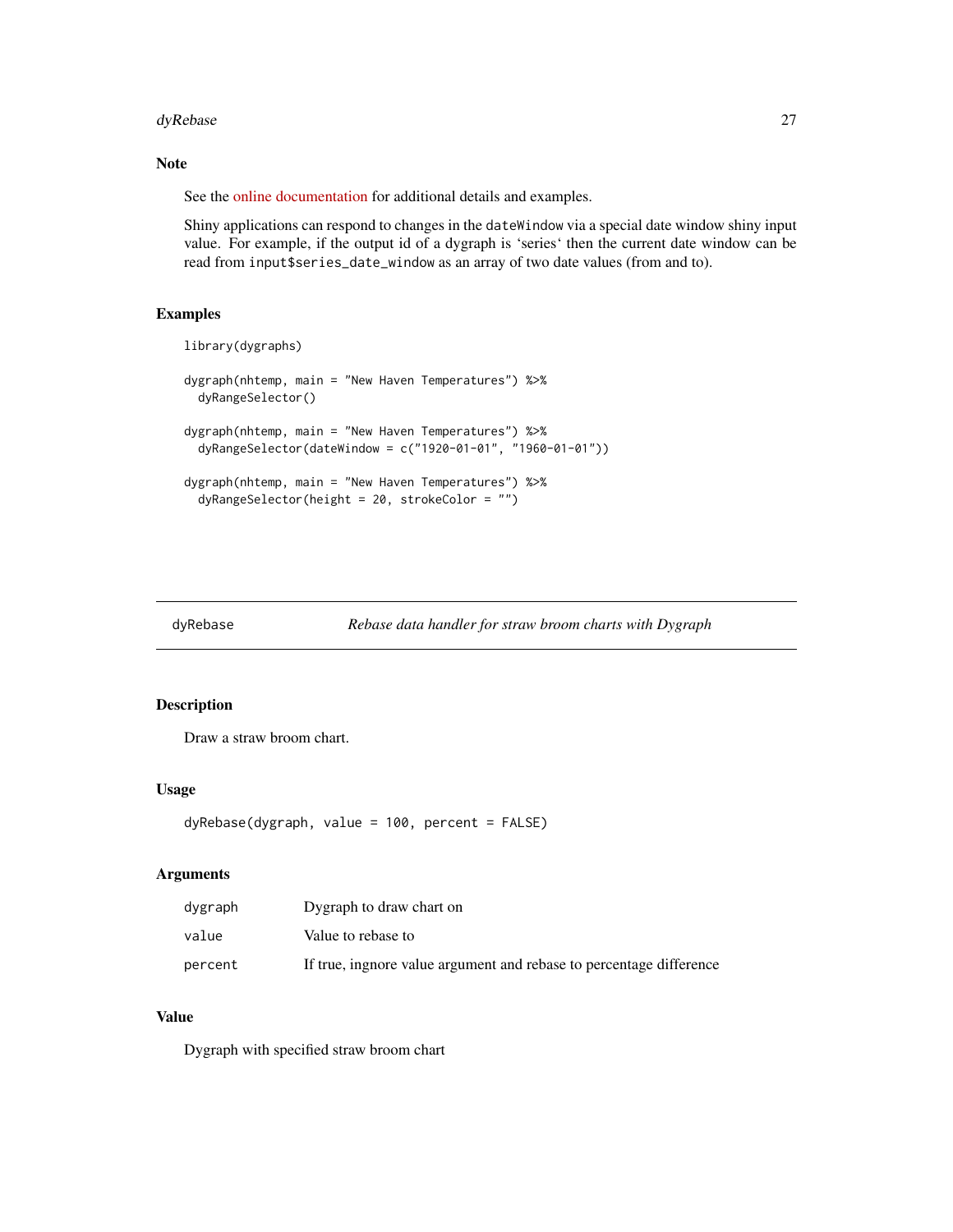#### Examples

```
## Not run:
library(quantmod)
tickers <- c("AAPL", "MSFT")
getSymbols(tickers)
closePrices <- do.call(merge, lapply(tickers, function(x) Cl(get(x))))
dateWindow <- c("2008-01-01", "2009-01-01")
dygraph(closePrices, main = "Value", group = "stock") %>%
  dyRebase(value = 100) %dyRangeSelector(dateWindow = dateWindow)
dygraph(closePrices, main = "Percent", group = "stock") %>%
  dyRebase(percent = TRUE) %>%
  dyRangeSelector(dateWindow = dateWindow)
dygraph(closePrices, main = "None", group = "stock") %>%
  dyRangeSelector(dateWindow = dateWindow)
## End(Not run)
```

| dyRibbon | dy Ribbon plugin adds a horizontal band of colors that runs through  |
|----------|----------------------------------------------------------------------|
|          | the chart. It can be useful to visualize categorical variables       |
|          | (http://en.wikipedia.org/wiki/Categorical_variable) that change over |
|          | <i>time (along the x-axis).</i>                                      |

#### Description

dyRibbon plugin adds a horizontal band of colors that runs through the chart. It can be useful to visualize categorical variables (http://en.wikipedia.org/wiki/Categorical\_variable) that change over time (along the x-axis).

#### Usage

```
dyRibbon(dygraph, data = NULL, platete = NULL, parser = NULL, top = 1,bottom = 0)
```

| dygraph | Dygraph to add plugin to                                                                                                         |
|---------|----------------------------------------------------------------------------------------------------------------------------------|
| data    | Vector of numeric values in the range from 0 to 1                                                                                |
| palette | Vector with colors palette                                                                                                       |
| parser  | JavaScrip function (function (data, dygraph)) returning the array of numeric val-<br>ues. Parser is used if no data was provided |
| top     | Vertical position of the top edge of ribbon relative to chart height.                                                            |
| bottom  | Vertical position of the bottom edge of ribbon relative to chart height.                                                         |

<span id="page-27-0"></span>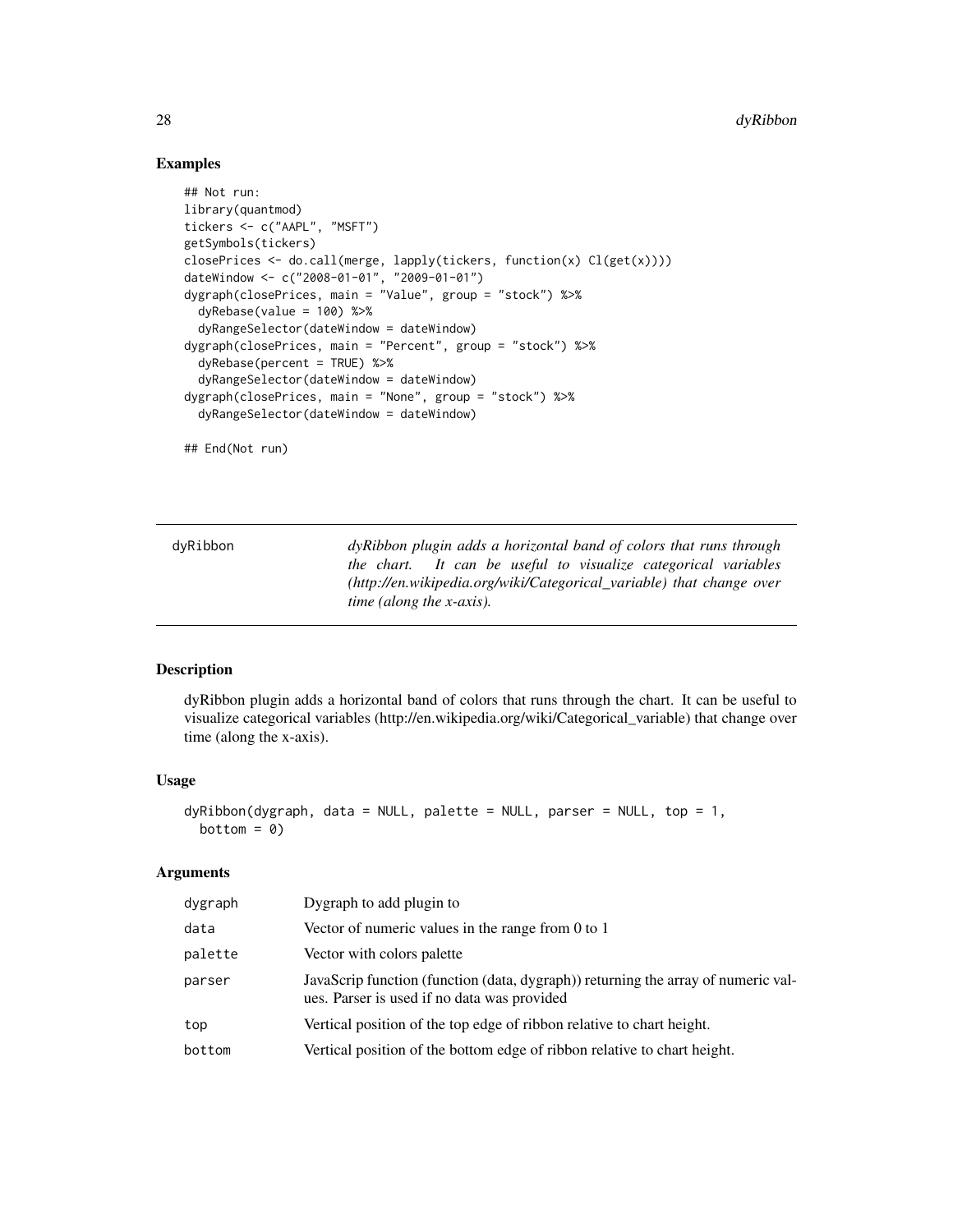#### <span id="page-28-0"></span>dyRoller 29 and 2012 and 2012 and 2012 and 2012 and 2012 and 2012 and 2012 and 2012 and 2012 and 201

#### Examples

```
## Not run:
library(quantmod)
getSymbols("SPY", from = "2016-12-01", auto.assign=TRUE)
difference <- SPY[, "SPY.Open"] - SPY[, "SPY.Close"]
decreasing <- which(difference < 0)
increasing <- which(difference > 0)
dyData <- SPY[, "SPY.Close"]
ribbonData <- rep(0, nrow(dyData))
ribbonData[decreasing] <- 0.5
ribbonData[increasing] <- 1
dygraph(dyData) %>%
    dyRibbon(data = ribbonData, top = 0.1, bottom = 0.02)## End(Not run)
```
#### dyRoller *dygraph rolling average period text box*

#### Description

Add a rolling average period text box to the bottom left of the plot. Y values are averaged over the specified number of time scale units.

# Usage

dyRoller(dygraph, showRoller = TRUE, rollPeriod = 1)

#### Arguments

| dvgraph    | Dygraph to add roller to                                                      |
|------------|-------------------------------------------------------------------------------|
| showRoller | Whether to show the roller                                                    |
| rollPeriod | Number of time scale units (e.g. days, months, years) to average values over. |

# Value

A dygraph that displays a range selector

# Note

See the [online documentation](https://rstudio.github.io/dygraphs/gallery-roll-periods.html) for additional details and examples.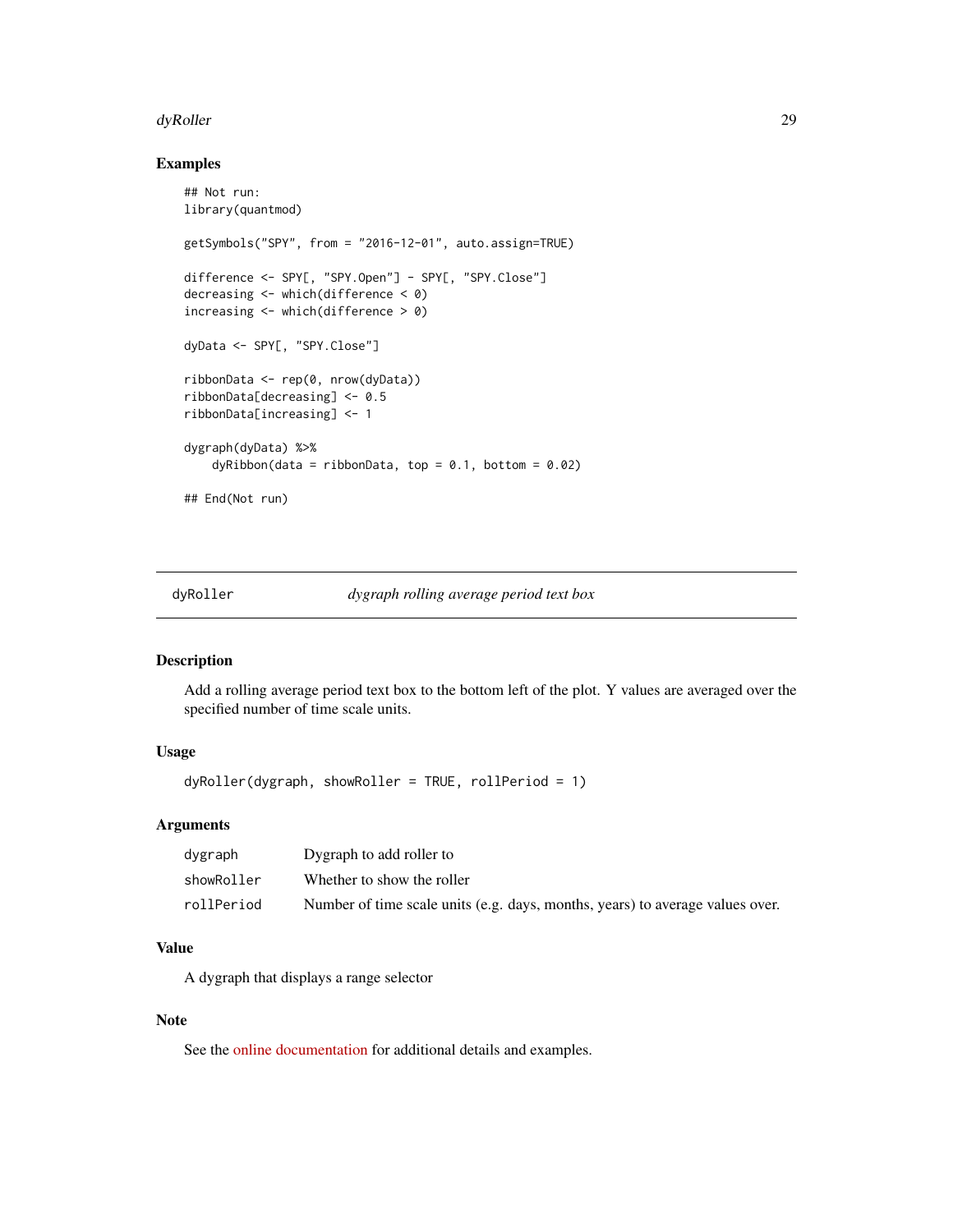# Examples

library(dygraphs)

```
dygraph(discoveries, main = "Important Discoveries") %>%
 dyRoller(rollPeriod = 5)
```
<span id="page-29-1"></span>

dySeries *dygraph data series*

# Description

Add a data series to a dygraph plot. Note that options will use the default global setting (as determined by [dyOptions](#page-20-1)) when not specified explicitly. When no dySeries is specified for a plot then all series within the underlying data are plotted.

#### Usage

```
dySeries(dygraph, name = NULL, label = NULL, color = NULL, axis = "y",
  stepPlot = NULL, stemPlot = NULL, fillGraph = NULL, drawPoints = NULL,
 pointSize = NULL, pointShape = NULL, strokeWidth = NULL,
  strokePattern = NULL, strokeBorderWidth = NULL,
  strokeBorderColor = NULL, plotter = NULL)
```

| dygraph    | Dygraph to add a series definition to                                                                                                                                                                                                                                                                                                                             |  |
|------------|-------------------------------------------------------------------------------------------------------------------------------------------------------------------------------------------------------------------------------------------------------------------------------------------------------------------------------------------------------------------|--|
| name       | Name of series within data set. If no name is specified then series are bound<br>to implicitly based on their order within the underlying time series object. This<br>parameter can also be a character vector of length 3 that specifies a set of input<br>column names to use as the lower, value, and upper for a series with a shaded<br>bar drawn around it. |  |
| label      | Label to display for series (uses name if no label defined)                                                                                                                                                                                                                                                                                                       |  |
| color      | Color for series. These can be of the form "#AABBCC" or "rgb(255,100,200)"<br>or "yellow", etc. If not specified then the global colors option (typically based<br>on equally-spaced points around a color wheel).                                                                                                                                                |  |
| axis       | Y-axis to associate the series with $("y" or "y2")$                                                                                                                                                                                                                                                                                                               |  |
| stepPlot   | When set, display the graph as a step plot instead of a line plot.                                                                                                                                                                                                                                                                                                |  |
| stemPlot   | When set, display the graph as a stem plot instead of a line plot.                                                                                                                                                                                                                                                                                                |  |
| fillGraph  | Should the area underneath the graph be filled? This option is not compatible<br>with error bars.                                                                                                                                                                                                                                                                 |  |
| drawPoints | Draw a small dot at each point, in addition to a line going through the point. This<br>makes the individual data points easier to see, but can increase visual clutter in<br>the chart.                                                                                                                                                                           |  |

<span id="page-29-0"></span>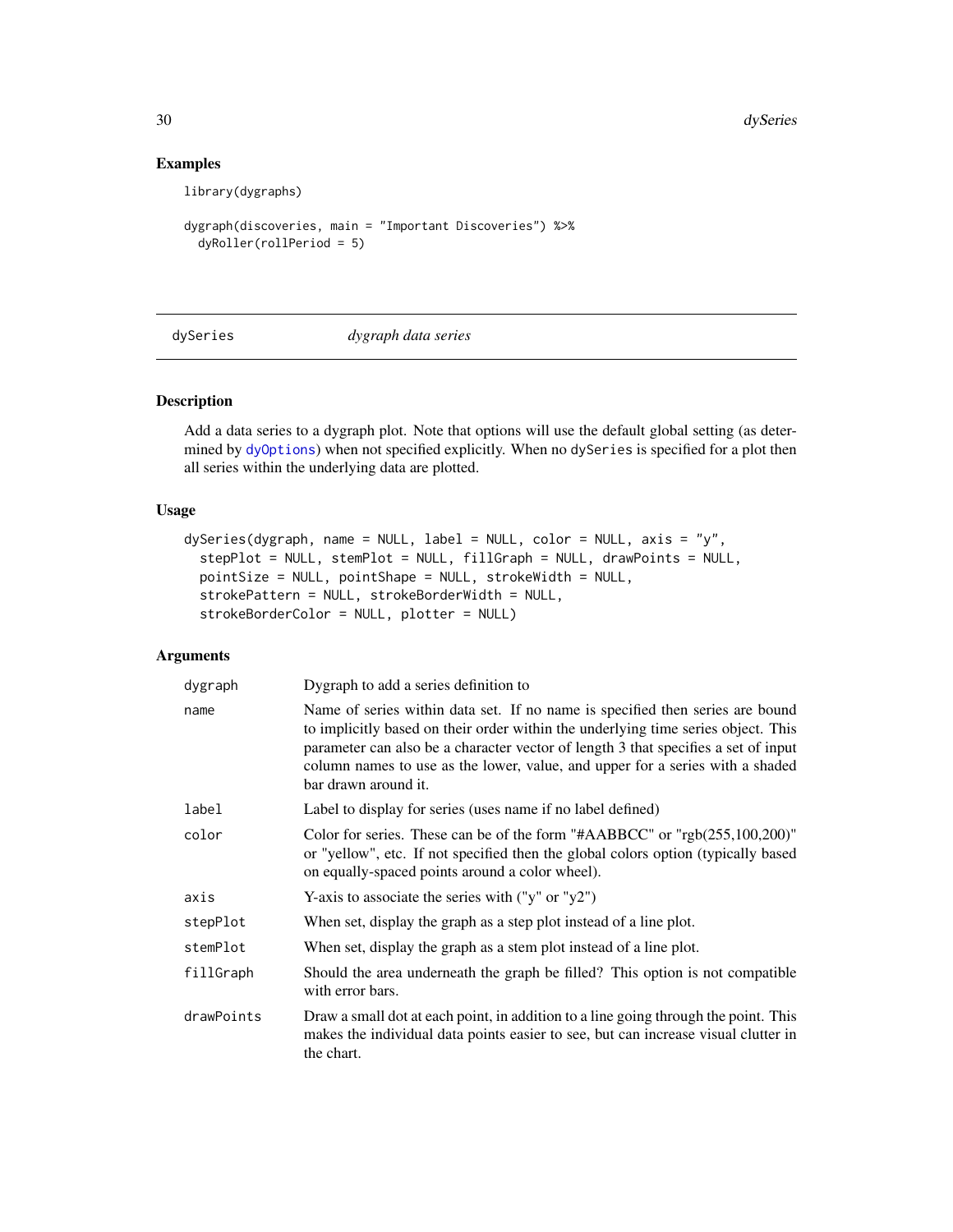<span id="page-30-0"></span>

| pointSize         | The size of the dot to draw on each point in pixels. A dot is always drawn when<br>a point is "isolated", i.e. there is a missing point on either side of it. This also<br>controls the size of those dots.                                                                                                             |  |
|-------------------|-------------------------------------------------------------------------------------------------------------------------------------------------------------------------------------------------------------------------------------------------------------------------------------------------------------------------|--|
| pointShape        | The shape of the dot to draw. Can be one of the following: "dot" (default),<br>"triangle", "square", "diamond", "pentagon", "hexagon", "circle", "star", "plus"<br>or " $ex$ ".                                                                                                                                         |  |
| strokeWidth       | The width of the lines connecting data points. This can be used to increase the<br>contrast or some graphs.                                                                                                                                                                                                             |  |
| strokePattern     | A predefined stroke pattern type ("dotted", "dashed", or "dotdash") or a custom<br>pattern array where the even index is a draw and odd is a space in pixels. If<br>NULL then it draws a solid line. The array should have an even length as any odd<br>length array could be expressed as a smaller even length array. |  |
| strokeBorderWidth |                                                                                                                                                                                                                                                                                                                         |  |
|                   | Draw a border around graph lines to make crossing lines more easily distin-<br>guishable. Useful for graphs with many lines.                                                                                                                                                                                            |  |
| strokeBorderColor |                                                                                                                                                                                                                                                                                                                         |  |
|                   | Color for the line border used if strokeBorderWidth is set.                                                                                                                                                                                                                                                             |  |
| plotter           | A function which plots the data series. May also be set on on a global basis using<br>dyOptions. See the dygraphs documentation for additional details on plotting<br>functions.                                                                                                                                        |  |

#### Value

Dygraph with additional series

# Note

See the [online documentation](https://rstudio.github.io/dygraphs/gallery-series-options.html) for additional details and examples.

#### Examples

library(dygraphs)

lungDeaths <- cbind(ldeaths, mdeaths, fdeaths)

```
dygraph(lungDeaths, main = "Deaths from Lung Disease (UK)") %>%
 dySeries("mdeaths", drawPoints = TRUE, color = "blue") %>%
 dySeries("fdeaths", stepPlot = TRUE, color = "red")
```
dySeriesData *Add series data to dygraph*

# Description

Add an additional column of series data to a dygraph. This is typically used in the construction of custom series types (e.g. log scaled, smoothed, etc.)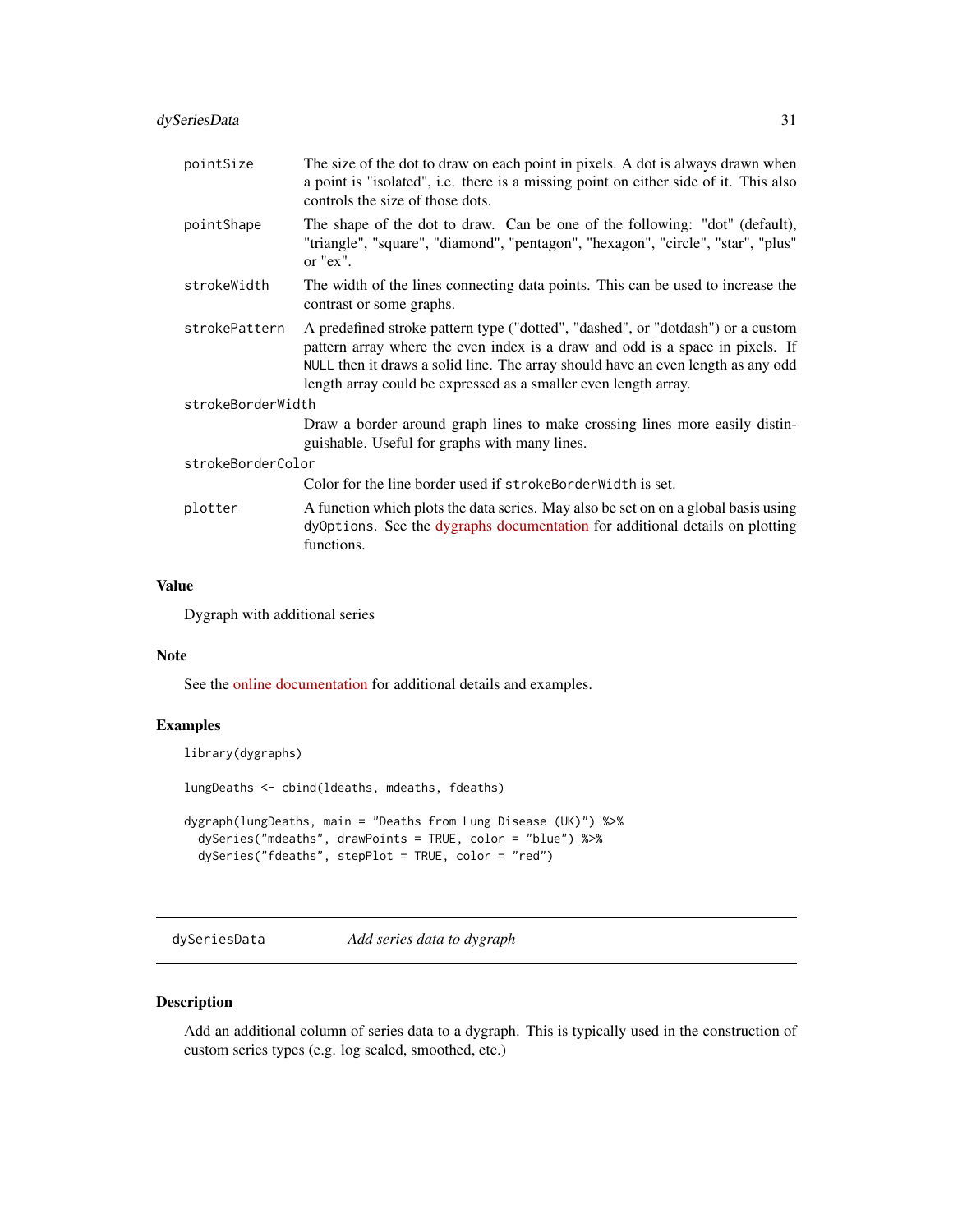# <span id="page-31-0"></span>Usage

dySeriesData(dygraph, name, values)

# Arguments

| dygraph | Dygraph to add data to |
|---------|------------------------|
| name    | Name of series         |
| values  | Data values            |

# Value

Dygraph with additional series data

dyShading *dygraph region shading*

# Description

Specify that a region of a dygraph be drawn with a background shading

#### Usage

```
dyShading(dygraph, from, to, color = "#EFEFEF", axis = "x")
```
# Arguments

| dygraph | Dygraph to add shading to                                                                                                                |
|---------|------------------------------------------------------------------------------------------------------------------------------------------|
| from    | Date/time or numeric to shade from (for date/time this must be a as. POSIXct)<br>object or another object convertible via as . POSIXct). |
| to      | Date/time or numeric to shade to (for date/time this must be a as POSIXct ob-<br>ject or another object convertible via as . POSIXct).   |
| color   | Color of shading. This can be of the form "#AABBCC" or " $rgb(255,100,200)$ "<br>or "yellow". Defaults to a very light gray.             |
| axis    | Axis to apply shading. Choices are "x" or "y".                                                                                           |

# Value

A dygraph with the specified shading

#### Note

See the [online documentation](https://rstudio.github.io/dygraphs/gallery-annotations.html) for additional details and examples.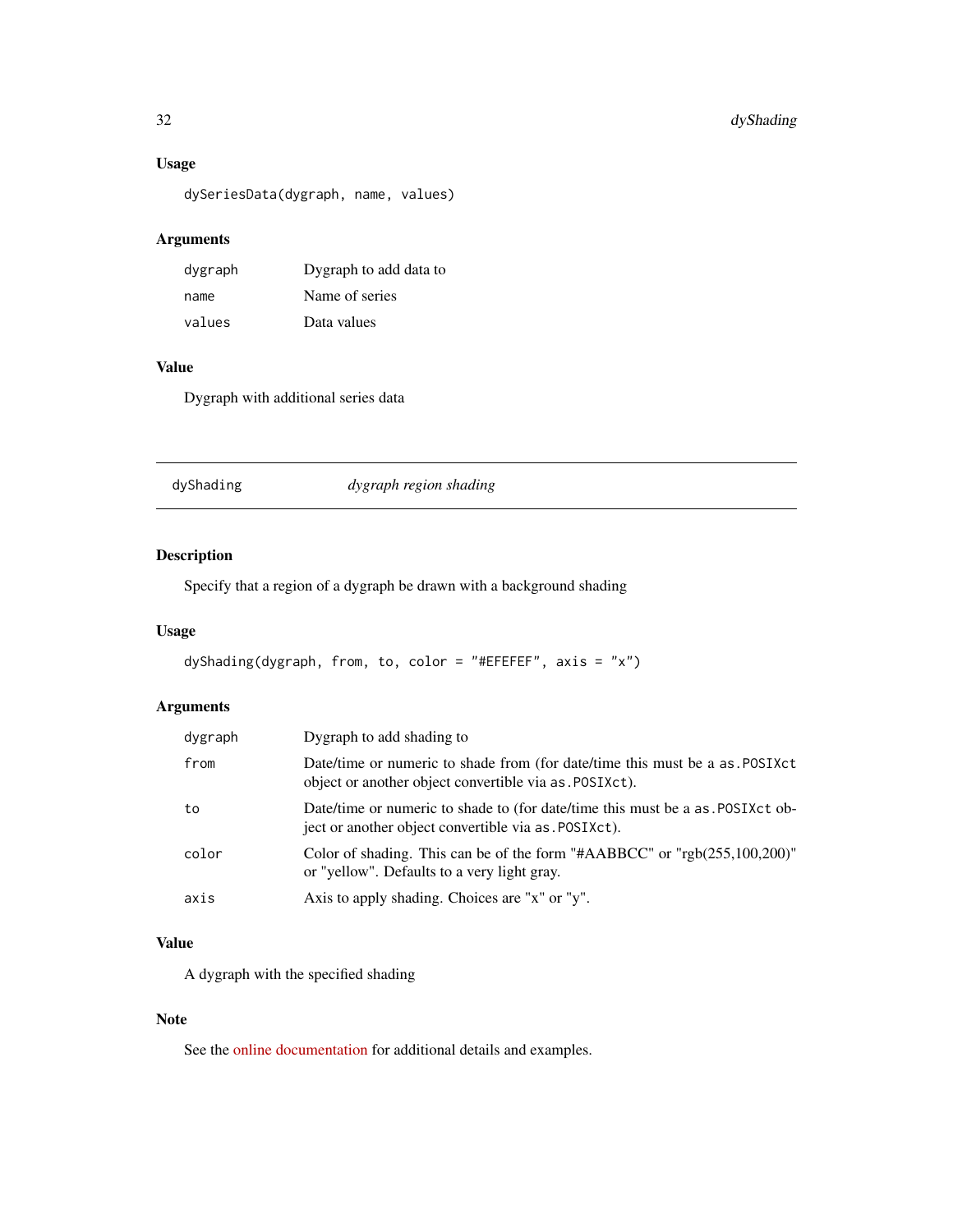# <span id="page-32-0"></span>dyUnzoom 33

# Examples

library(dygraphs)

```
dygraph(nhtemp, main = "New Haven Temperatures") %>%
 dyShading(from = "1920-1-1", to = "1930-1-1") %>%
 dyShading(from = "1940-1-1", to = "1950-1-1")
dygraph(nhtemp, main = "New Haven Temperatures") %>%
 dyShading(from = "48", to = "52", axis = "y") %>%
 dyShading(from = "50", to = "50.1", axis = "y", color = "black")
```

| dvUnzoom | The dyUnzoom plugin adds an "Unzoom" button to the graph when           |
|----------|-------------------------------------------------------------------------|
|          | it's displaying in a zoomed state (this is a bit more discoverable than |
|          | the default double- click gesture for unzooming).                       |

# Description

The dyUnzoom plugin adds an "Unzoom" button to the graph when it's displaying in a zoomed state (this is a bit more discoverable than the default double- click gesture for unzooming).

#### Usage

```
dyUnzoom(dygraph)
```
# Arguments

dygraph Dygraph to add plugin to

# Value

Dygraph with Unzoom plugin enabled

#### Examples

```
library(dygraphs)
dygraph(ldeaths) %>%
 dyRangeSelector() %>%
 dyUnzoom()
```